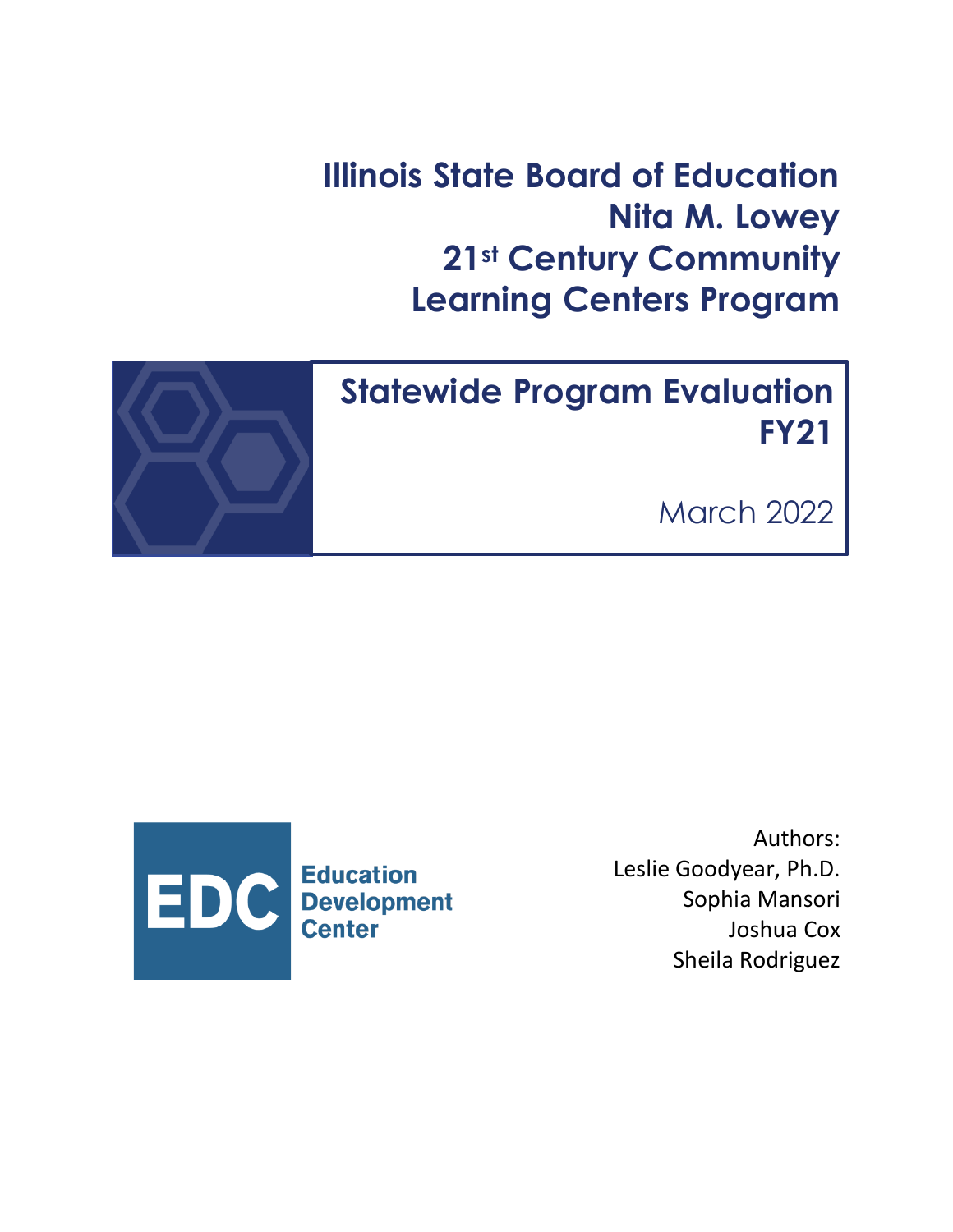## **EXECUTIVE SUMMARY**

The U.S. Department of Education's Nita M. Lowey 21st Century Community Learning Centers program (21st CCLC) is designed to: 1) Provide students opportunities and access to academic resources; 2) Provide students in grades K-12 with youth development services, programs, and activities; and 3) Provide families served by the 21st CCLC programs opportunities for literacy and related educational and personal development. To this end, the Illinois State Board of Education (ISBE) has implemented the statewide 21st CCLC program since 2003. The state program has 7 goals.

- Goal 1: Schools will improve student achievement in core academic areas.
- Goal 2: Schools will show an increase in student attendance and graduation from high school.
- Goal 3: Schools will see an increase in the social emotional skills of their students.
- Goal 4: Programs will collaborate with the community.
- Goal 5: Programs will coordinate with schools to determine the students and families with the greatest need.
- Goal 6: Programs will provide ongoing professional development to program personnel.
- Goal 7: Programs will collaborate with schools and community-based organizations to provide sustainable programs.

#### **IMPLEMENTATION**

During FY21 (July 1, 2020 through June 30, 2021), Illinois had 161 active 21<sup>st</sup> CCLC grants from four funding cohorts (FY13, FY15, FY19, and FY21). These grantees operated 512 sites and served 31,181 students, with 32% of students reaching the regular attendance (30+ days) threshold.

Program implementation was significantly affected by Covid-19. Nearly all grantees conducted their programs online for at least some portion of the year, with 40 grantees reporting that their 21<sup>st</sup> CCLC program was virtual for the whole 2020-21 school year. The move to virtual and hybrid programming influenced the types of activities programs were able to implement. Perhaps most significantly, family engagement programming was particularly changed. Some grantees reported success in transitioning family programs to online, while other programs were unable to implement many family activities effectively. Family participation rates fell significantly, with 13,297 reported this year compared with 22,983 in FY19.

### **PARTICIPANT OUTCOMES**

In addition to providing academic support, grantees provided variety of programming and activities.

- 93% of grantees serving elementary students and 91% of programs serving middle school students included arts programming among their activities, with the most of these being in the visual arts.
- STEM programming was the second most common program component, with 91%/90%/87% of grantees serving elementary/middle/high students offering these activities. STEAM and robotics were the most commonly implemented activities in this area.
- 84% of grantees serving high school students offered career development and job skills activities. These included career exploration activities as well as clubs or programs that support skill development.
- Over 64% of grantees offered computer programming, coding, or other computer literacy activity.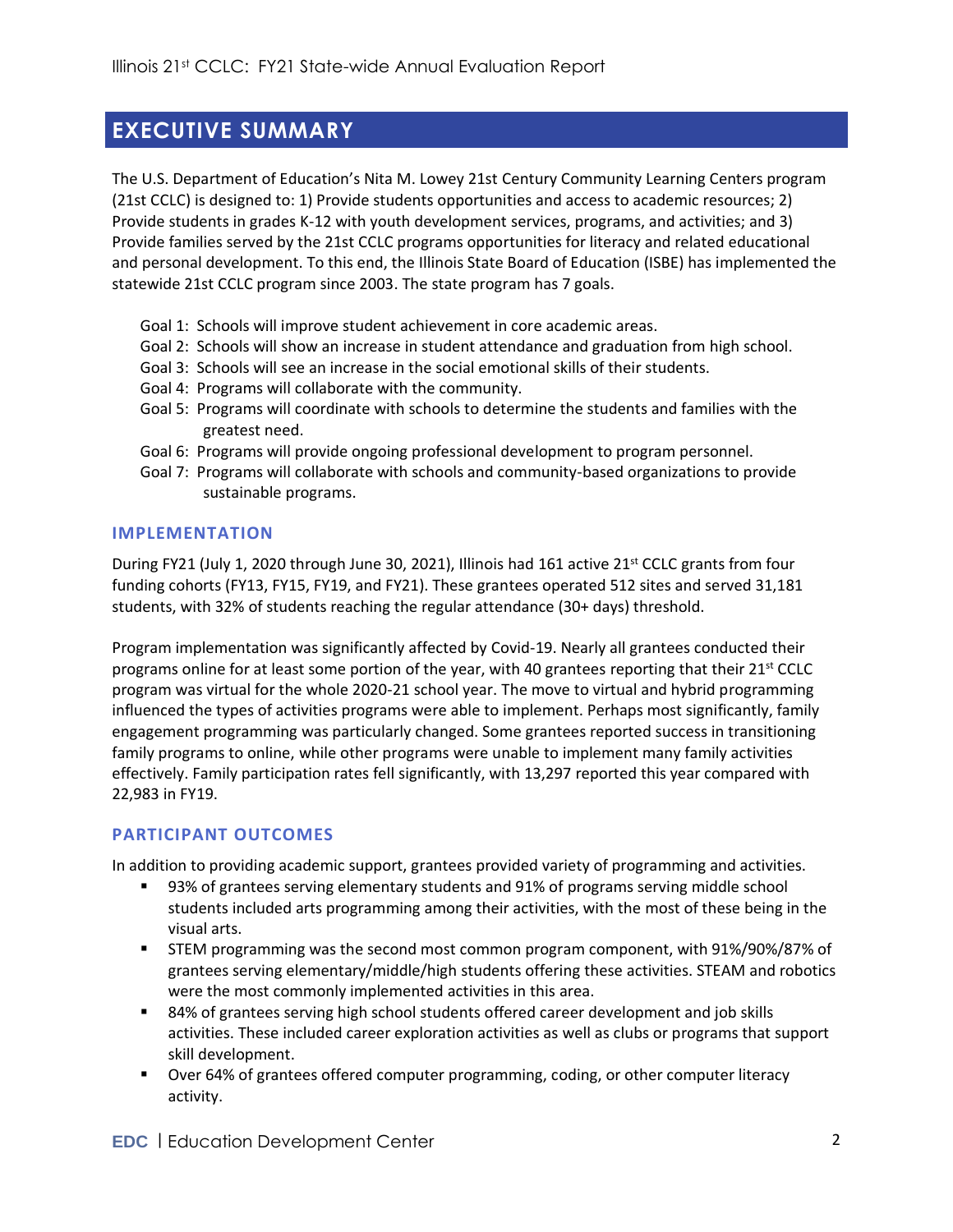Grantees provided programming and supports for students with the greatest needs.

- 66% of participants qualified for free or reduced lunch.
- 46% of grantees serving elementary students provided bilingual education or ELL programs.
- Over 44% of grantees provided programming for special needs students, including targeted supports and dedicated staff.
- According to attendance data, 16% of participants were limited English proficiency and 12% were designated special needs.

Most grantees offered a social-emotional learning component, and more than 65% provide some sort of behavior support and prevention program. The majority of regular program participants were reported by their teachers to have improved their behavior. According to teacher surveys:

- 76% of elementary and 77% of middle/high students improved with respect to behaving well in class.
- 67% of all regular attendees improved with respect to getting along with other students.

Due to Covid-19, academic achievement data and grades were not available for this year. According to teachers, regular program participants did improve with respect to their academic performance. Teachers indicated that:

- 81% of elementary and 80% of middle/high school students improved with respect to completing homework to the teacher's satisfaction
- 77% of elementary and 74% of middle/high school students improved with respect to their academic performance.

### **ORGANIZATIONAL CAPACITY**

Over 10,000 staff worked at 21<sup>st</sup> CCLC program sites during the year. School staff comprise the largest proportion of staff, with school-day teachers accounting for 33% of the staff. Covid-19 posed a challenge to grantees with respect to evaluation activities. Many grantees reported challenges with data collection and limited progress in using data to improve their programs.

### **CHALLENGES AND RECOMMENDATIONS**

Covid-19 had an enormous impact on  $21^{st}$  CCLC programs this year. While the areas of challenge and recommendations for program improvement—family engagement, student recruitment and retention, and evaluation—were the same as in previous years, the specific nature of these challenges and the recommended strategies were very different. In FY22, grantees will be returning to a new normal, and re-shaping their programs as they return to in-person learning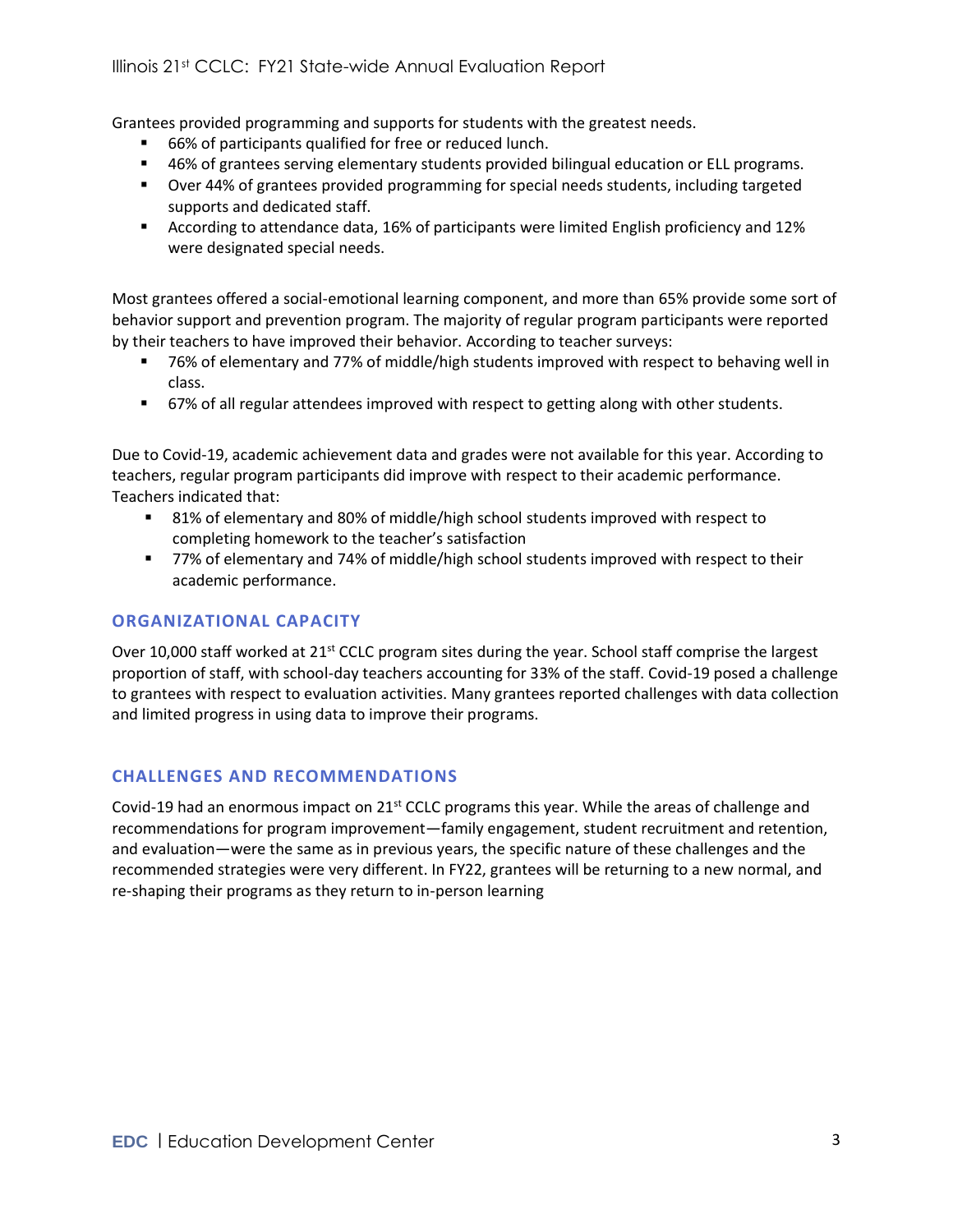## TABLE OF CONTENTS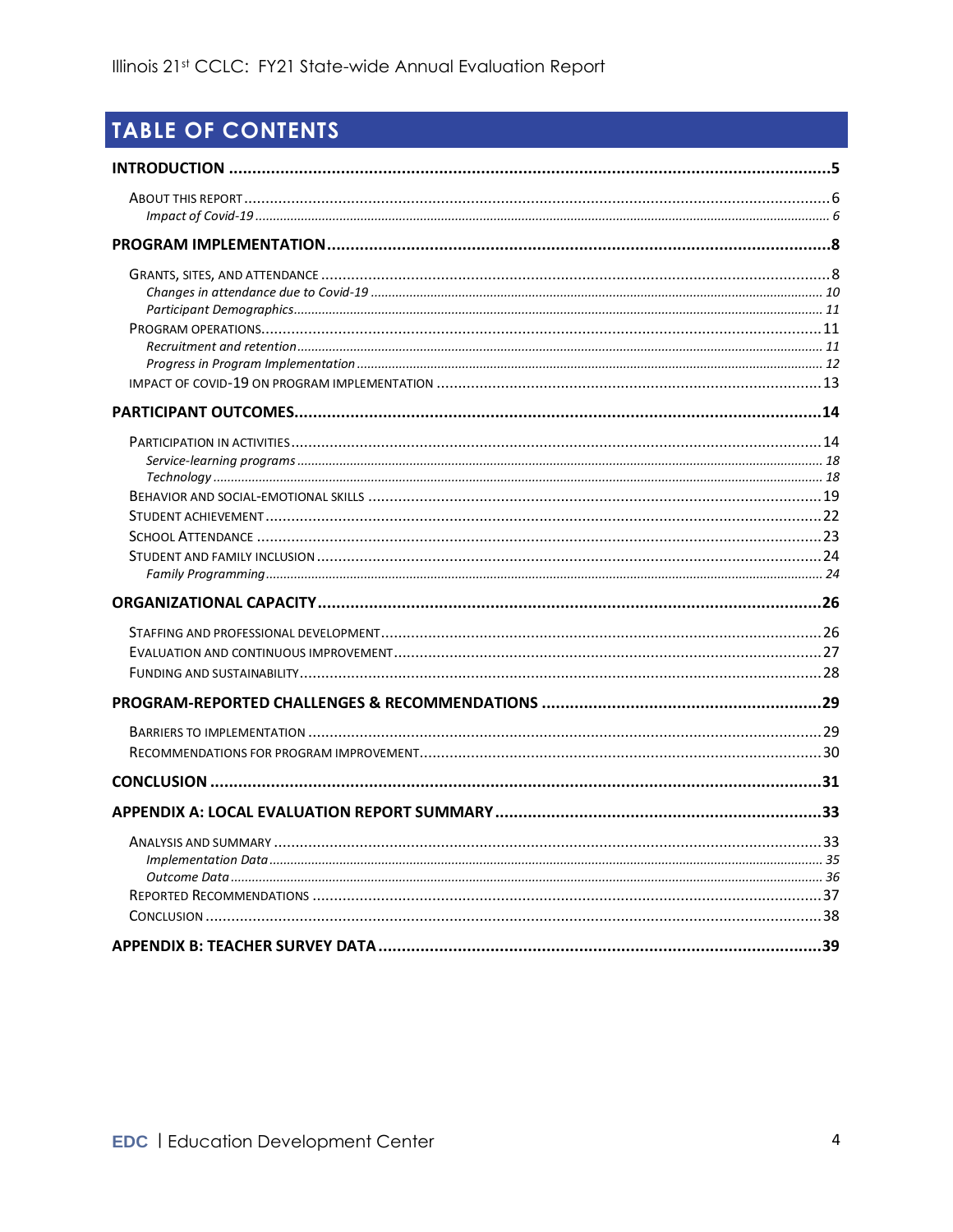## <span id="page-4-0"></span>**INTRODUCTION**

The Illinois State Board of Education (ISBE) has implemented the United States Department of Education-funded Nita M. Lowey 21st Century Community Learning Centers program (21st CCLC) since 2003. According to ISBE's stage plan, the program:

- 1) Provides opportunities and access to academic resources designed for students, especially those from underrepresented groups, high poverty areas, and low-performing schools. These activities are focused on core academic areas, as well as extra-curricular subjects and activities. Programs and sites use strategies such as tutorial services and academic achievement enhancement programs to help students meet Illinois and local student performance standards in core academic subjects such as reading and mathematics.
- 2) Provides students in grades K-12 with youth development services, programs, and activities, including drug and violence prevention programs, counseling programs, art, music, and recreation programs, technology education programs, and character education programs designed to reinforce and complement the regular academic program of participating students and their families.
- 3) Provides families served by the  $21<sup>st</sup>$  CCLC programs opportunities for literacy and related educational and personal development.

|                | <b>Goals</b>                                                                                                    | <b>Objectives</b>                                                                                                                                                                                       |
|----------------|-----------------------------------------------------------------------------------------------------------------|---------------------------------------------------------------------------------------------------------------------------------------------------------------------------------------------------------|
| 1              | Schools will improve student achievement in<br>core academic areas.                                             | Participants in the program will demonstrate increased<br>academic achievement                                                                                                                          |
| $\overline{2}$ | Schools will show an increase in student<br>attendance and graduation from high school.                         | Participants will demonstrate an increased involvement<br>in school activities and in participating in other subject<br>areas such as technology, arts, music, theater, sports<br>and other activities. |
| 3              | Schools will see an increase in the social<br>emotional skills of their students.                               | Participants in the program will demonstrate social<br>benefits and exhibit positive behavioral changes                                                                                                 |
| 4              | Programs will collaborate with the community.                                                                   | The 21 <sup>st</sup> CCLC programs will provide opportunities for<br>the community to be involved and will increase family<br>involvement of the participating children.                                |
| 5              | Programs will coordinate with schools to<br>determine the students and families with the<br>greatest need.      | Programs will provide opportunities, with priority given<br>to all students who are lowest performing and in the<br>greatest need of academic assistance.                                               |
| 6              | Programs will provide ongoing professional<br>development to program personnel.                                 | Professional development will be offered by the<br>programs and ISBE to meet the needs of the program,<br>staff, and students.                                                                          |
| 7              | Programs will collaborate with schools and<br>community-based organizations to provide<br>sustainable programs. | Projects will create sustainability plans to continue the<br>programs beyond the federal funding period.                                                                                                |

ISBE has identified seven statewide goals and corresponding objectives for the 21<sup>st</sup> CCLC program.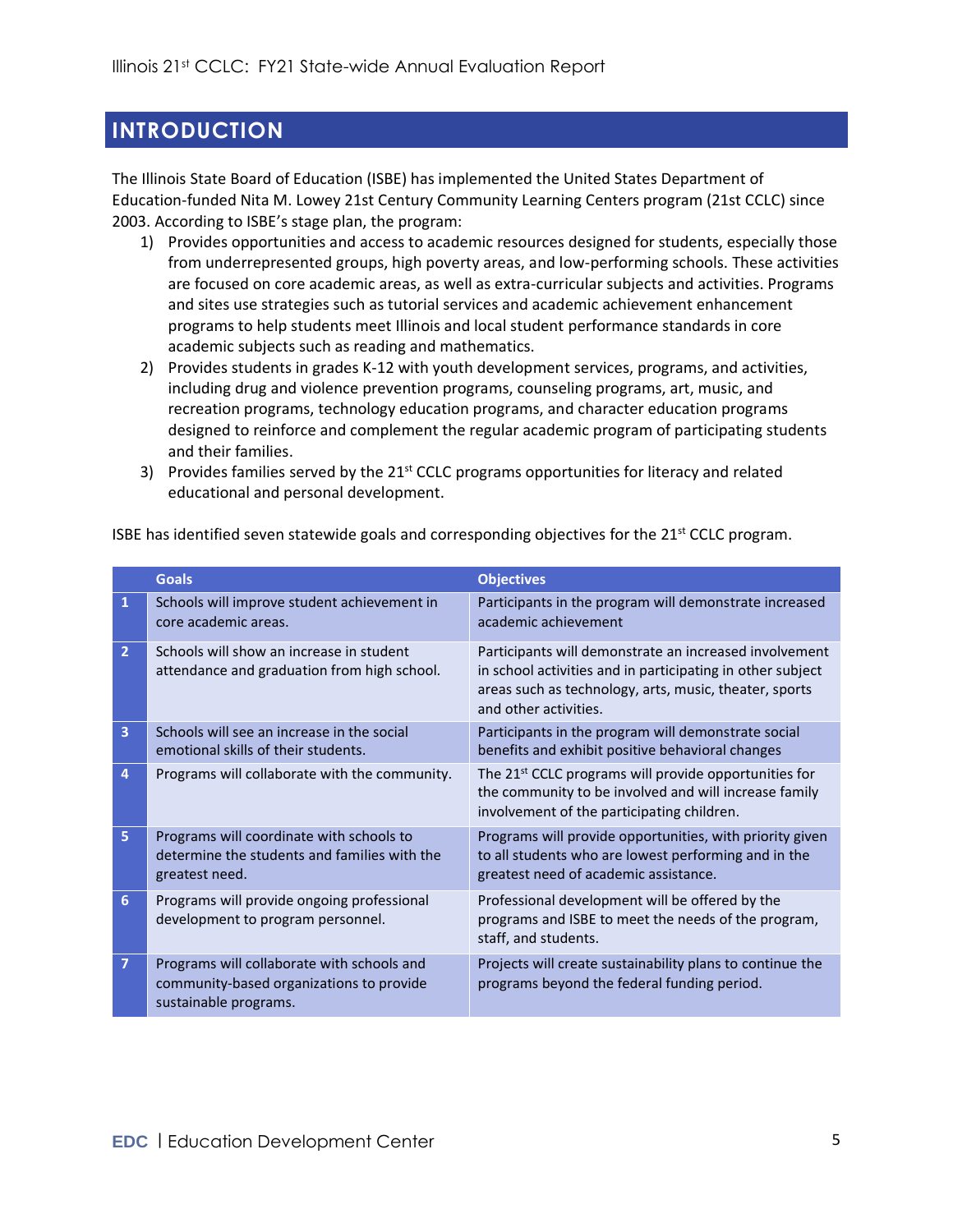### <span id="page-5-0"></span>**ABOUT THIS REPORT**

This statewide evaluation report includes the programs and activities implemented by the 161 grantees active during FY21 (July 1, 2020, through June 30, 2021). These grantees include awards given in 2013 and 2015 that were given extended funding at the end of their 5-year awards, 2019 awards, and newly awarded 2021 grants that were active for less than 6 months during the reporting period. Grantees are referred to by their award year as Cohort 13, 15, 19, and 21 throughout this report.

This report provides a summary and analysis of data collected by and made available to EDC for FY21. These data include:

- EDC's annual grantee survey, administered in May-June 2021, indicated throughout this report as AS. All 161 active grantees completed the survey.
- Grantees' individual annual evaluation reports, submitted by December 2021, indicated throughout this report as LER.
- **.** Illinois Report Card data (IRC), which are the data provided to the federal APR system and includes student attendance and achievement information for the 2020-21 school year, indicated throughout this report as APR.

This report is organized into the following sections.

- *Program Implementation:* This section includes information about grantees' implementation of programs for the year. It includes program totals for attendees and sites, as well as information about organizations and staffing, recruitment and retention, and program components.
- *Participant Outcomes*: This section provides data about student participation in activities, attendance in school, student behavior, and student and family inclusion.
- *Organizational Capacity:* This section provides information about the organizational capacity of grantees, including staff development, progress toward meeting stated program goals, program evaluation, and sustainability.
- **Program Challenges and Recommendations: This section summarizes the challenges that** grantees reported during implementation of the program, as well as recommendations for program improvement as offered by grantees' local evaluations.

### <span id="page-5-1"></span>*Impact of Covid-19*

Schools and afterschool programs confronted the Covid-19 pandemic in March 2020, and significant disruptions to programming continued throughout the 2020-21 school year. Most grantee programs operated online for at least some portion of the school year, and many offered hybrid programs. EDC modified the annual grantee survey to learn about the strategies deployed by the grantees. Information about the impact of Covid-19 is included throughout the report.

Grantees are expected to administer a teacher survey to the teachers of regular program participants (30+ days attendance), and these data are reported to the evaluation via the annual survey (AS). Covid-19 disrupted many grantees' ability to administer or collect completed teacher surveys; 81% of sites (416 out of 512) indicated that they administered the teacher survey this year. As illustrated in [Figure 1](#page-6-0) below, there has been a significant decrease in the number of surveys administered over the past three years. To a large extent, this decrease mirrors the significant decrease in the number of regular program participants that resulted due to Covid-19 and the transition to remote and hybrid programming.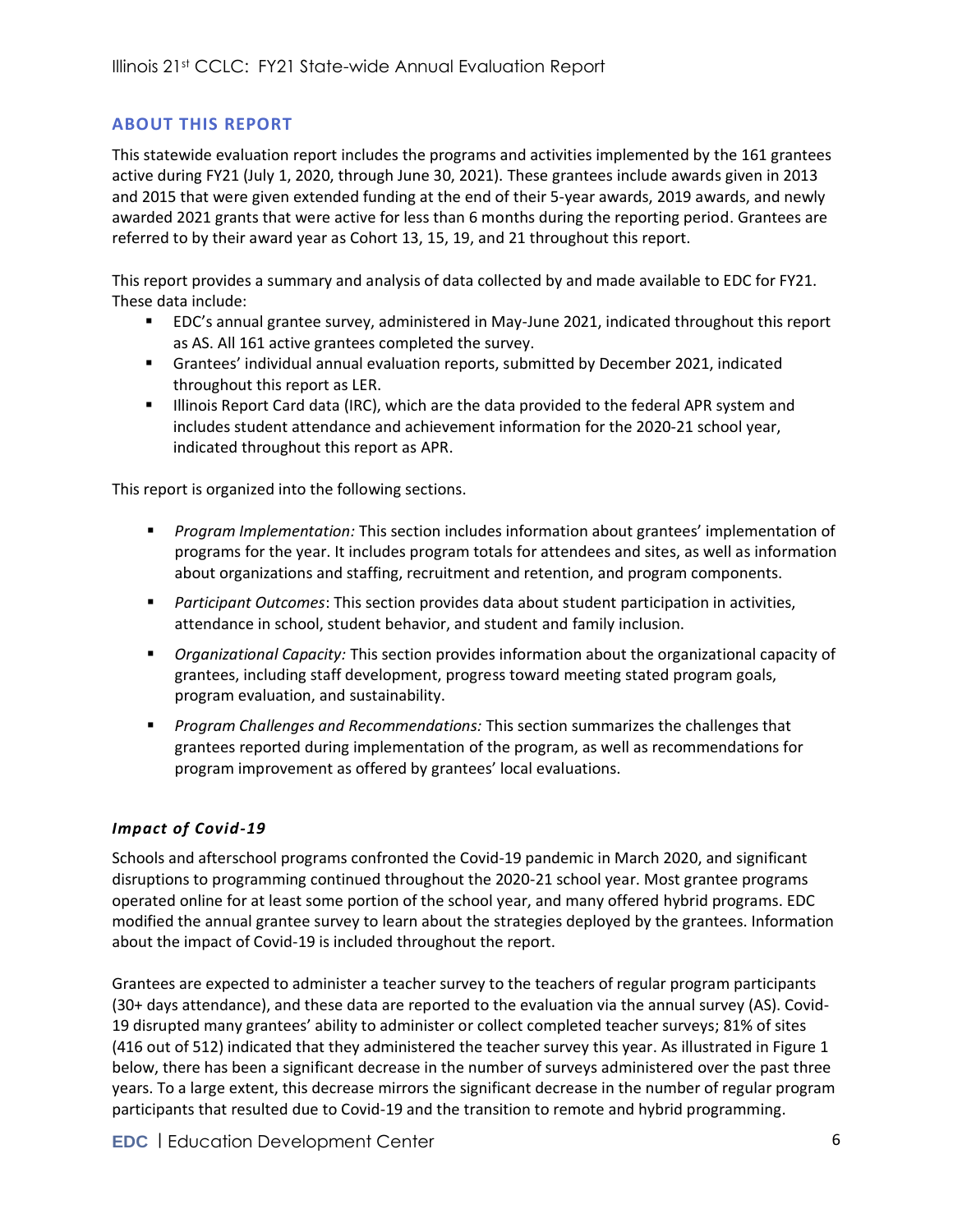

### <span id="page-6-0"></span>Figure 1. Teacher survey administration and completion, 2018-2021 (AS)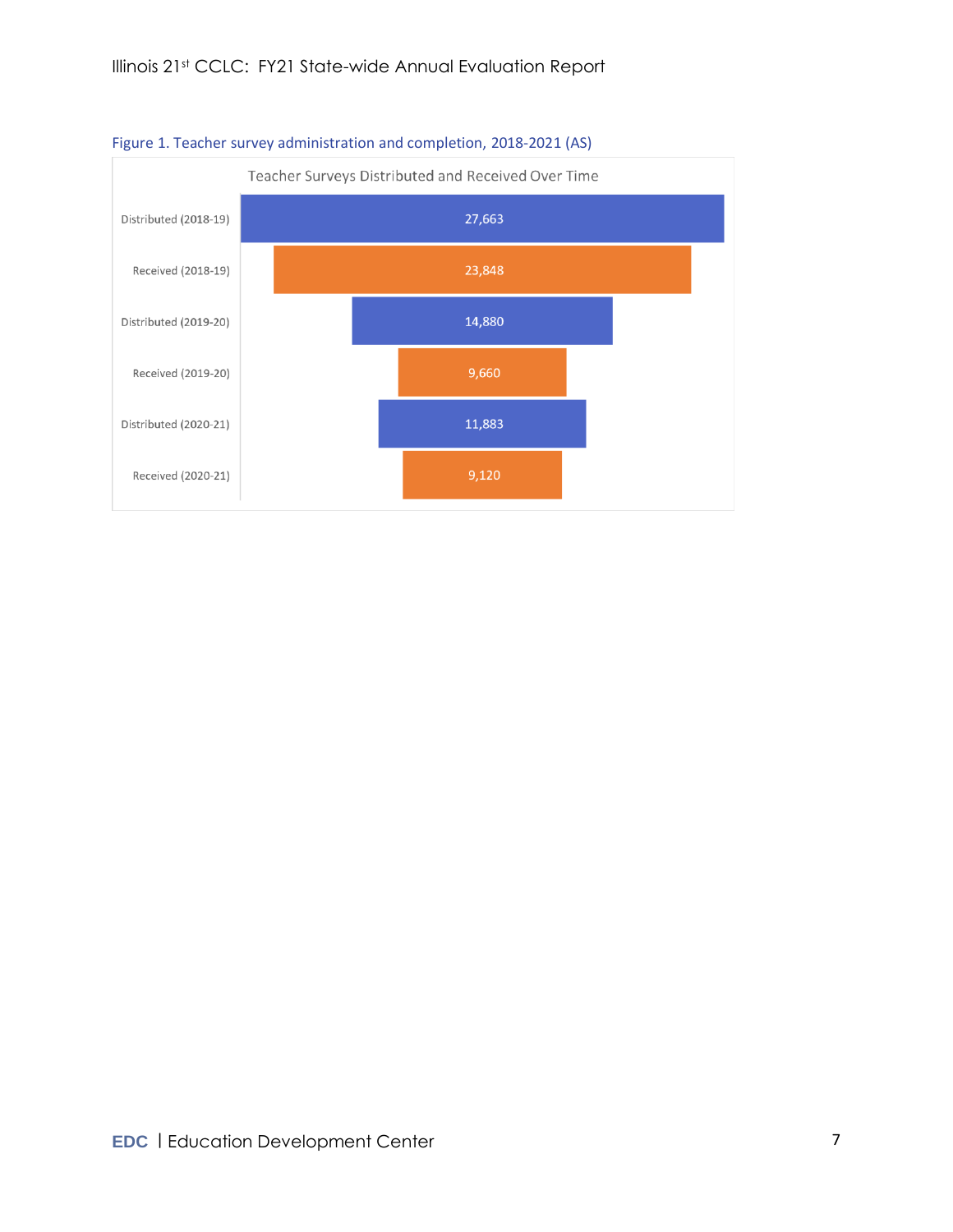## <span id="page-7-0"></span>**PROGRAM IMPLEMENTATION**

### <span id="page-7-1"></span>**GRANTS, SITES, AND ATTENDANCE**

There were 161 active 21<sup>st</sup> CCLC grants in Illinois during FY21, operating 512 sites. These sites served 31,181 students, with over 10,000 of these students reaching "regular attendee" status, meaning that they attended 30 days or more of programming.<sup>1</sup> Thirty-nine percent of grantees operated 4 sites each, and only 9% of grants operated 5 or more sites. Grantees served an average of 142 students.

Cohort 15 has the largest number of grants and sites and represents almost half of student participants. Cohort 21 served the smallest proportion of students; this is expected given that those were operational for less than half of the year. It is interesting to note that Cohort 19, while nearly 30% smaller in the number of grants and sites than Cohort 13, served nearly the same number of students. Many factors, including the location of the grants and populations of the communities they serve, can affect these numbers.

#### Table 1: Grantees, sites, and students served

|                                     | 2020-21 |
|-------------------------------------|---------|
| Grantees                            | 161     |
| <b>Sites</b>                        | 512     |
| Total # students served             | 31,181  |
| Regular attendees (30 days or more) | 10,049  |
| Average # students per grant        | 142     |
| Median # of students per grant      | 92      |

#### Table 2: Number of sites per grant

|                   | <b>Grantees</b><br><b>Number</b><br>Percent |     |
|-------------------|---------------------------------------------|-----|
|                   |                                             |     |
| 1 site            | 28                                          | 17% |
| 2 sites           | 30                                          | 19% |
| 3 sites           | 25                                          | 16% |
| 4 sites           | 63                                          | 39% |
| 5 sites           | 10                                          | 6%  |
| More than 5 sites | 5                                           | 3%  |

#### Table 3: Grants, sites, and student participants by Cohort, 2020-21

| <b>Cohort</b> | <b>Grants</b> | <b>Sites</b> | Total # students served |
|---------------|---------------|--------------|-------------------------|
| 2013          | 32            | 95           | 5,877                   |
| 2015          | 76            | 241          | 14,878                  |
| 2019          | 22            | 68           | 5,654                   |
| 2021          | 31            | 108          | 4.772                   |
| Гоtal         | 161           | 512          | 31,181                  |

<sup>&</sup>lt;sup>1</sup> Federal GPRA requirements have changed so that starting in FY22, programs will count attendance hours instead of days.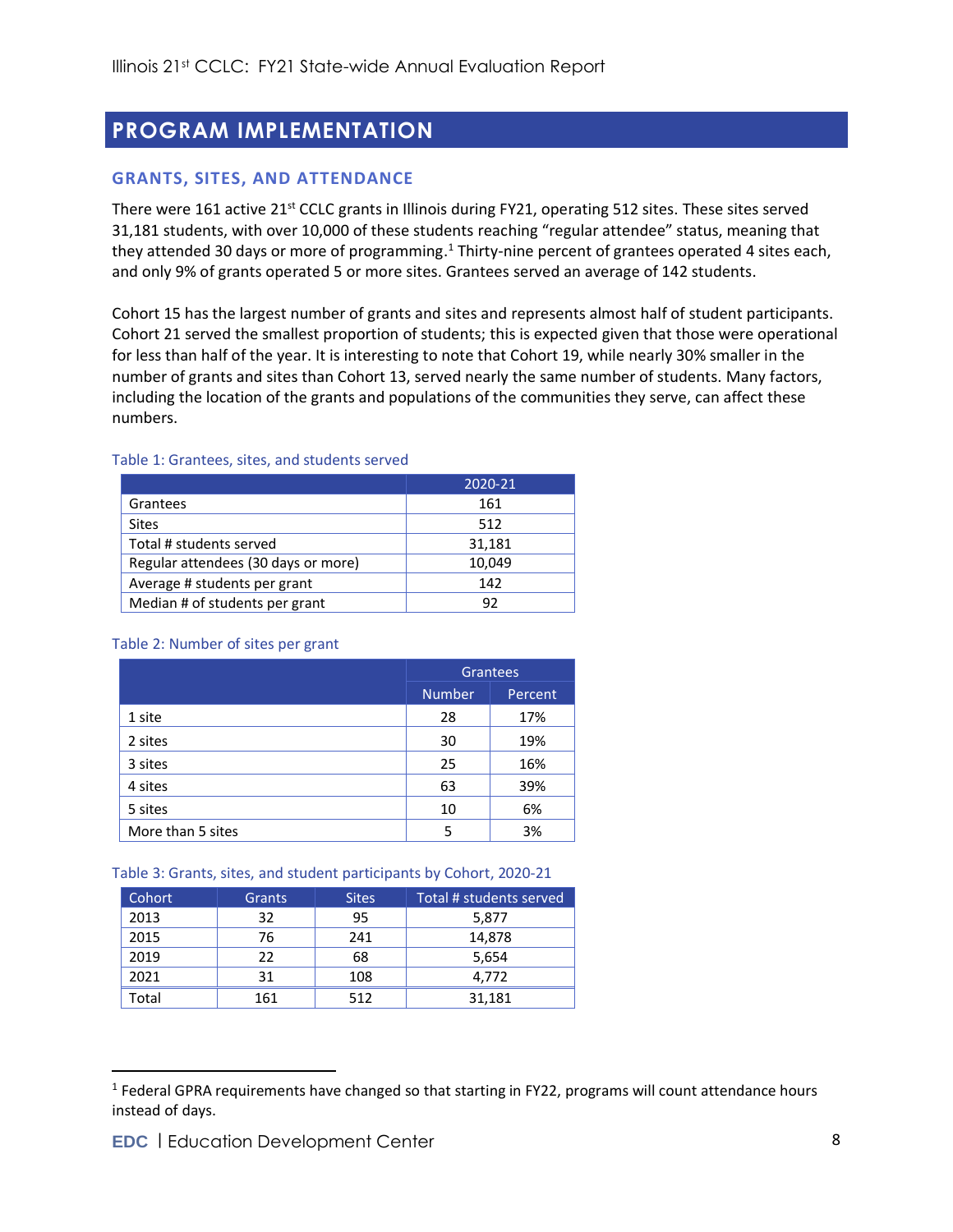Over three-fourths of grantees served elementary and/or middle school grades, while 53% of grantees served students in high school. The number of participants this year was fairly evenly distributed between grades 2 and 12. Thirty-two percent of students attended programming 30 days or more over the year, reaching "regular" attendance status. (See [Figure 2\)](#page-9-1). As has been noticed in previous years, a higher proportion of elementary students attended more than 30 days, compared with middle school and high school students (See [Figure 3\)](#page-9-2).

#### Table 4: Grants by grade level served (AS)

|                                            | <b>Grants</b> |         |
|--------------------------------------------|---------------|---------|
|                                            | 'Number       | Percent |
| Elementary School Students (Grades PreK-5) | 122           | 76%     |
| Middle School Students (Grades 6-8)        | 126           | 78%     |
| High School Students (Grades 9-12)         | 85            | 53%     |

#### Table 5: Grade level of participants (APR)

|                        | Participants  |         |
|------------------------|---------------|---------|
|                        | <b>Number</b> | Percent |
| Pre-Kindergarten       | 118           | 0.4%    |
| Kindergarten           | 1,133         | 3.6%    |
| $1st$ grade            | 1,781         | 5.7%    |
| $2nd$ grade            | 2,235         | 7.2%    |
| 3 <sup>rd</sup> grade  | 2,604         | 8.4%    |
| 4 <sup>th</sup> grade  | 2,667         | 8.6%    |
| 5 <sup>th</sup> grade  | 2,918         | 9.4%    |
| 6 <sup>th</sup> grade  | 2,862         | 9.2%    |
| 7 <sup>th</sup> grade  | 2,799         | 9.0%    |
| 8 <sup>th</sup> grade  | 2,565         | 8.2%    |
| 9 <sup>th</sup> grade  | 2,359         | 7.6%    |
| $10th$ grade           | 2,227         | 7.1%    |
| $11th$ grade           | 2,640         | 8.5%    |
| 12 <sup>th</sup> grade | 2,273         | 7.3%    |
| Total                  | 31,181        | 100%    |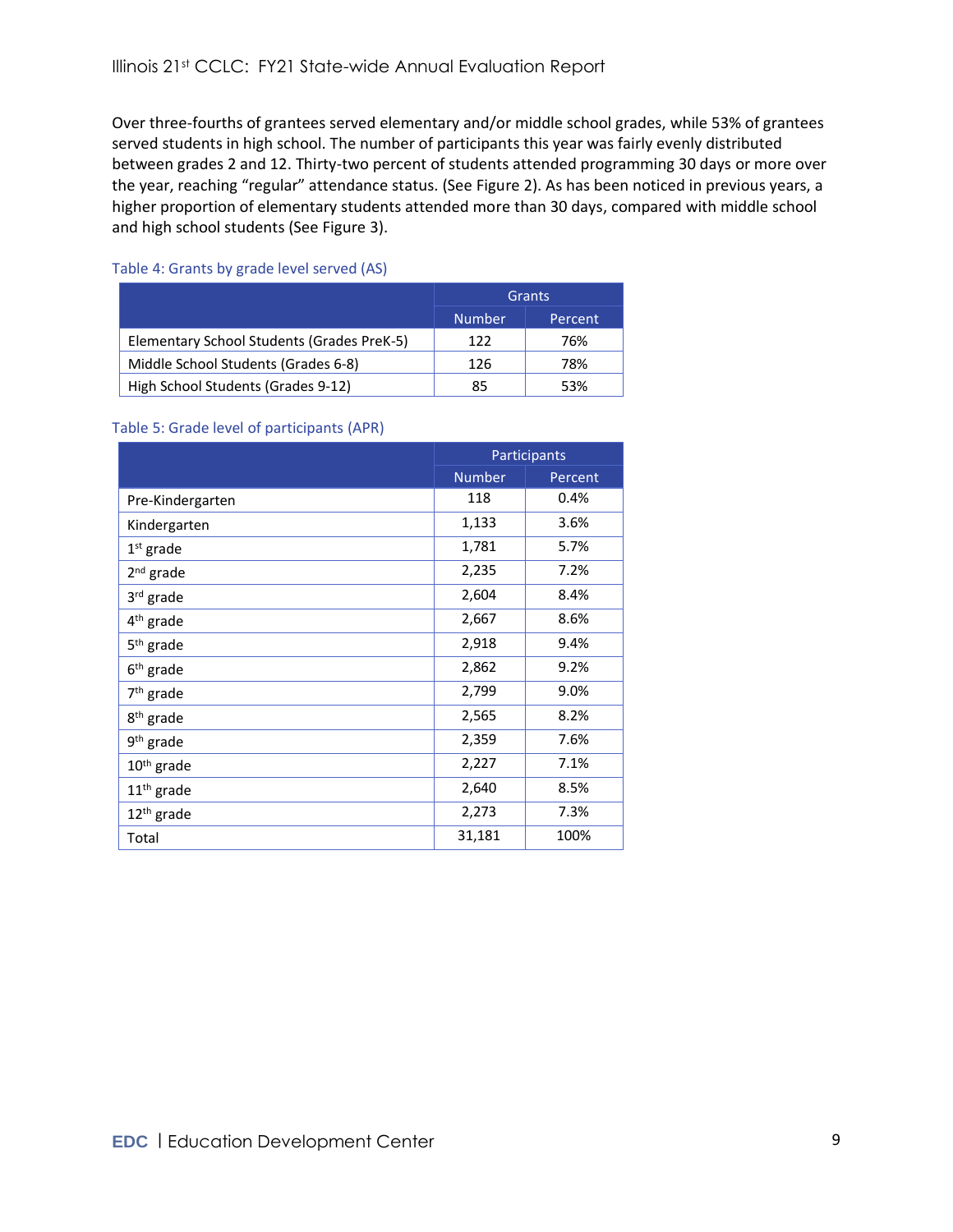<span id="page-9-1"></span>Figure 2. Days of program attendance for all participants, 2020-21 (APR)





### <span id="page-9-2"></span>Figure 3. Student attendance rates for elementary, middle, and high school students, 2020-21 (APR)

### <span id="page-9-0"></span>*Changes in attendance due to Covid-19*

It is clear that Covid-19 has had a significant impact on 21<sup>st</sup> CCLC program attendance with respect to the overall number of students attending and with the number of attendees reaching the 30+ day threshold. The number of students attending programs has decreased over 50% since the 2018-19 school year, and the number of students attending 30+ days of programming has decreased from 54% in the 2018-19 school year to 32% during the 2020-21 school year (see [Figure 4](#page-9-3) and [Figure 5\)](#page-9-4).

<span id="page-9-4"></span>

#### <span id="page-9-3"></span>Figure 4. Student attendance rates, 2018-21 (APR)

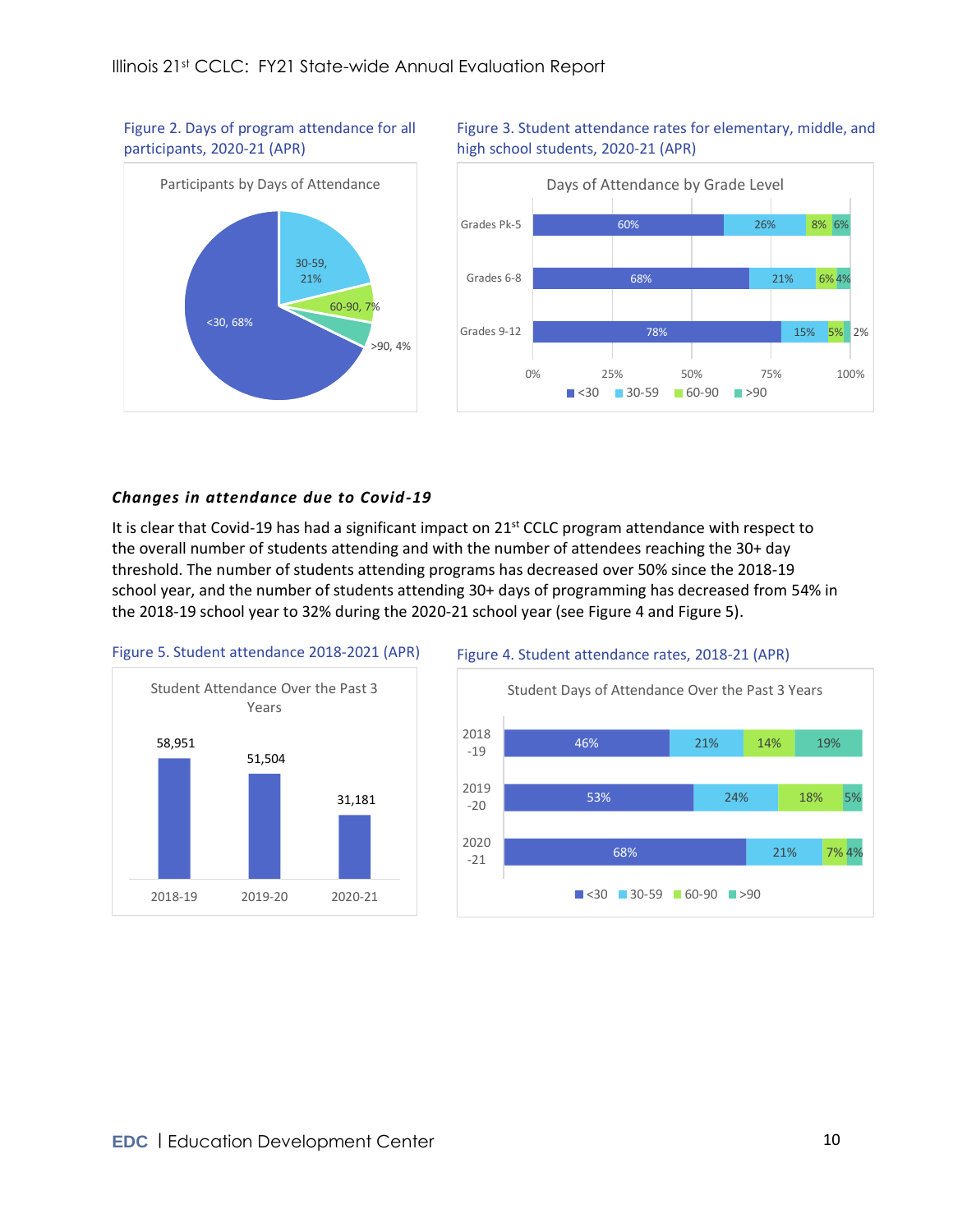### <span id="page-10-0"></span>*Participant Demographics*

Thirty-six percent of students were identified as Hispanic, and 30% were identified as Black. According to APR data, 50% were female, 41% were male, and 9% had data not provided.

| Table 6: Race/ethnicity of student participants (APR) |  |
|-------------------------------------------------------|--|
|-------------------------------------------------------|--|

| Race/ethnicity      | Percent of all<br>participants |
|---------------------|--------------------------------|
| Hispanic            | 36%                            |
| Black               | 30%                            |
| White               | 20%                            |
| Asian               | 2%                             |
| Multi-Racial/Ethnic | 3%                             |
| Native American     | $< 1\%$                        |
| Pacific Islander    | $<$ 1%                         |
| Data not provided   | 9%                             |



#### <span id="page-10-1"></span>**PROGRAM OPERATIONS**

#### <span id="page-10-2"></span>*Recruitment and retention*

As in previous years, nearly all grantees rely on school staff referrals when recruiting students to participate in their programs. Parents and guardians are also a main source of referrals. Less than half of grantees provided transportation to students this year; 40% of grantees serving middle schools students reported providing transportation, while 32% of those serving elementary students and 28% of those serving high school students did so. This is a decrease from previous years, which is likely a result of Covid-19 and the resulting changes to programming.

#### Table 7: Program referral sources, by age group (AS)

|                                                                 | % of grantees indicating referral method for: |                               |                                    |  |
|-----------------------------------------------------------------|-----------------------------------------------|-------------------------------|------------------------------------|--|
| Type of Referral                                                | <b>Elementary School</b><br>Participants      | Middle School<br>Participants | <b>High School</b><br>Participants |  |
| School staff referrals<br>(e.g. teachers, administrators, etc.) | 100%                                          | 100%                          | 99%                                |  |
| Parent/Guardian or self-referrals                               | 95%                                           | 94%                           | 95%                                |  |
| Internal program referrals                                      | 83%                                           | 80%                           | 79%                                |  |

#### Table 8: Availability of transportation by student age group (AS)

| <b>Availability of Transportation</b> | % of grantees |
|---------------------------------------|---------------|
| Elementary school (N=122)             | 32%           |
| Middle school (N=126)                 | 40%           |
| High school (N=85)                    | 28%           |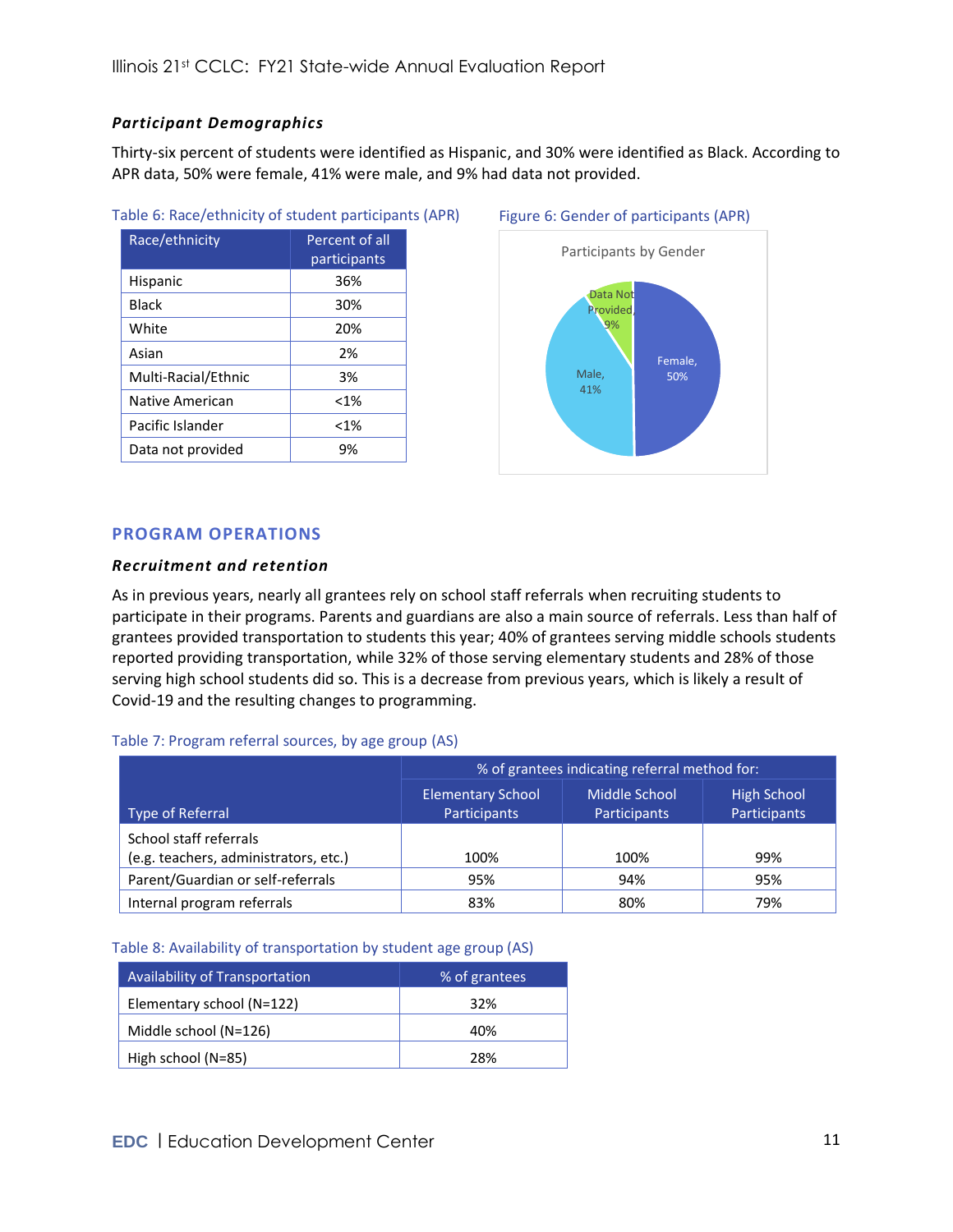### <span id="page-11-0"></span>*Progress in Program Implementation*

Given that the Cohort 21 grantees were only in operation for a short time during FY21, they are not expected to have made as much progress in program implementation. As made evident i[n Table 9](#page-11-1) and [Table 10](#page-11-2) below, a larger percentage of Cohort 21 grantees, compared with grantees in Cohorts 13, 15, and 19, indicated that they have only partially met their goals with respect to implementing program activities.

<span id="page-11-1"></span>

| Table 9: Cohort 2021 grant progress in implementing program activities, with highest value shaded (AS) |  |  |  |
|--------------------------------------------------------------------------------------------------------|--|--|--|
|                                                                                                        |  |  |  |

|                        |                                                               | Did not<br>meet goals | Partially<br>met goals | Met goals | <b>Exceeded</b><br>goals |
|------------------------|---------------------------------------------------------------|-----------------------|------------------------|-----------|--------------------------|
|                        | Implemented academic activities                               | 8%                    | 21%                    | 63%       | 8%                       |
| Elementary<br>$N = 25$ | Implemented other enrichment/recreation<br>activities         | 8%                    | 21%                    | 54%       | 17%                      |
|                        | Coordinated afterschool program with school's<br>day programs | 4%                    | 50%                    | 33%       | 13%                      |
|                        | Implemented academic activities                               | 4%                    | 29%                    | 63%       | 4%                       |
| Middle<br>$(N=24)$     | Implemented other enrichment/recreation<br>activities         | 5%                    | 45%                    | 41%       | 9%                       |
|                        | Coordinated afterschool program with school's<br>day programs | 8%                    | 38%                    | 42%       | 13%                      |
|                        | Implemented academic activities                               | 7%                    | 53%                    | 33%       | 7%                       |
| Nigh<br>(N=16)         | Implemented other enrichment/recreation<br>activities         | 7%                    | 60%                    | 27%       | 7%                       |
|                        | Coordinated afterschool program with school's<br>day programs | 7%                    | 67%                    | 20%       | 7%                       |

#### <span id="page-11-2"></span>Table 10: Cohorts 2013, 2015, and 2019 grant progress in implementing program activities, with highest value shaded (AS)

|                        |                                                               | Did not<br>meet goals | Partially<br>met goals | Met goals | <b>Exceeded</b><br>goals |
|------------------------|---------------------------------------------------------------|-----------------------|------------------------|-----------|--------------------------|
| Elementary<br>$(N=97)$ | Implemented academic activities                               | 2%                    | 34%                    | 61%       | 3%                       |
|                        | Implemented other enrichment/recreation<br>activities         | 2%                    | 34%                    | 51%       | 13%                      |
|                        | Coordinated afterschool program with school's<br>day programs | 3%                    | 44%                    | 41%       | 13%                      |
|                        | Implemented academic activities                               | 4%                    | 34%                    | 57%       | 5%                       |
| $(N=102)$<br>Middle    | Implemented other enrichment/recreation<br>activities         | 2%                    | 36%                    | 51%       | 11%                      |
|                        | Coordinated afterschool program with school's<br>day programs | 2%                    | 37%                    | 48%       | 14%                      |
|                        | Implemented academic activities                               | 3%                    | 41%                    | 50%       | 6%                       |
| High<br>(N=69)         | Implemented other enrichment/recreation<br>activities         | 6%                    | 41%                    | 44%       | 9%                       |
|                        | Coordinated afterschool program with school's<br>day programs | 1%                    | 34%                    | 56%       | 9%                       |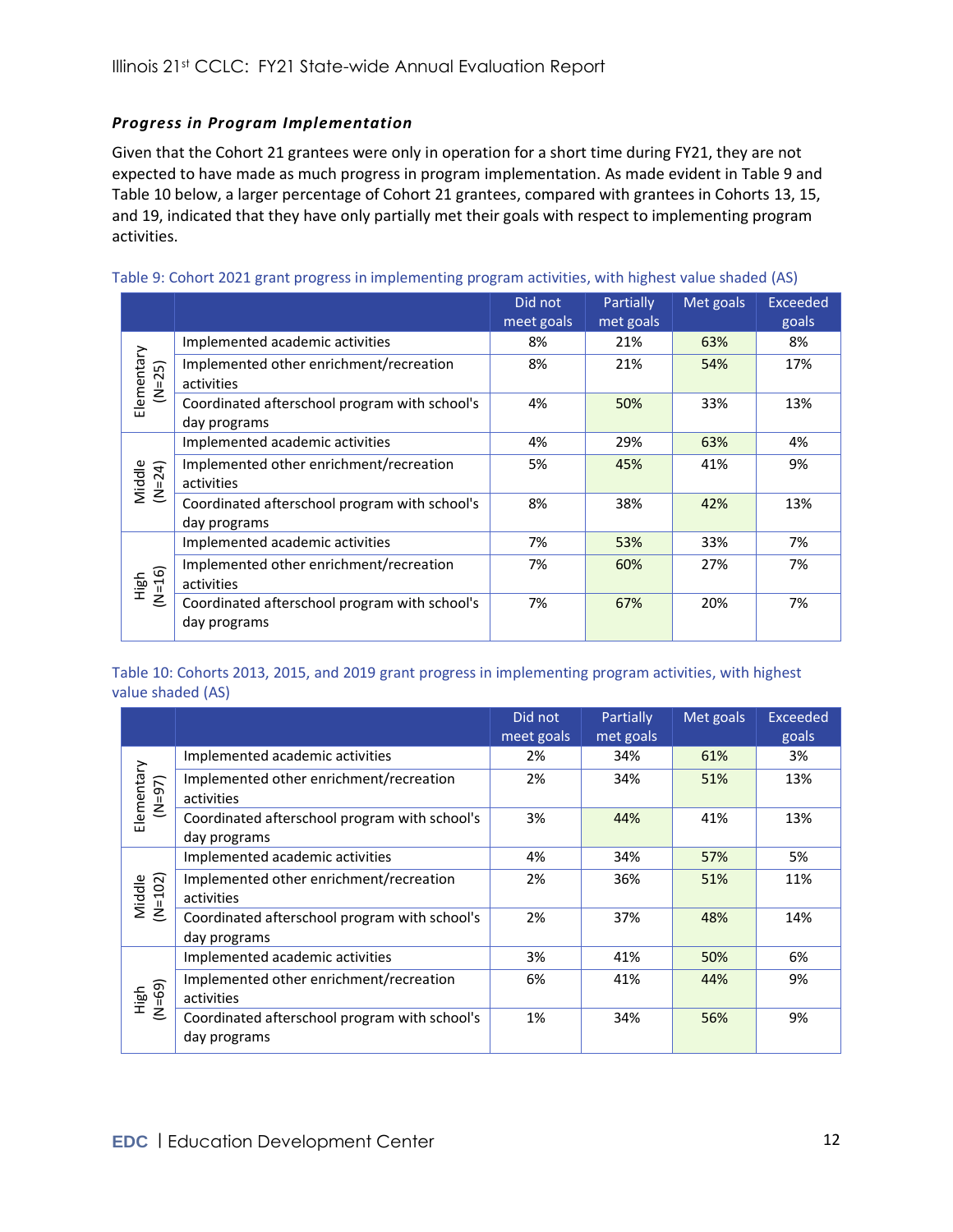### <span id="page-12-0"></span>**IMPACT OF COVID-19 ON PROGRAM IMPLEMENTATION**

In their annual local evaluation reports, nearly all grantees shared that they offered at least some portion of their 21<sup>st</sup> CCLC program online due to Covid-19; 40 grantees reported that *all* of their programming was online during the 2020-21 school year. Other grantees described having fully remote programs for a portion of the school year or having hybrid programming with students able to attend inperson activities on some days and online activities on other days.

Nearly half of the grantees indicated that they received a waiver to offer supplemental programming during the traditional school day. This enabled those programs to provide activities and support when students had time without instruction during school hours, and according to grantee reports, this time was often used to provide tutoring and support for students online. Most grantees indicated that they sent home program materials for participants, and they also directed students to online activities.

#### Table 11. Waivers to offer school-day programming (AS)

| Did your program receive a waiver to                                 | Grants $(N=161)$ |         |  |
|----------------------------------------------------------------------|------------------|---------|--|
| offer supplemental programming<br>during the traditional school day? | <b>Number</b>    | Percent |  |
| No                                                                   | 55%              | 89      |  |
| Yes                                                                  | 44%              | 71      |  |
| Missing                                                              |                  |         |  |

#### Table 12. Hybrid/online strategies (AS)

|                                                                                                                                                           | Grants $(N=161)$ |         |
|-----------------------------------------------------------------------------------------------------------------------------------------------------------|------------------|---------|
|                                                                                                                                                           | <b>Number</b>    | Percent |
| Staff sent or delivered hard copies of program materials to<br>participants' homes or made them available for pick-up (including<br>books and worksheets) | 87%              | 131     |
| Staff directed participants to online program materials that were<br>developed internally                                                                 | 83%              | 125     |
| Staff directed participants to online program materials that were<br>developed externally (including web-based activities, videos like<br>Khan Academy)   | 76%              | 115     |
| Other (i.e. materials emailed)                                                                                                                            | 8%               | 12      |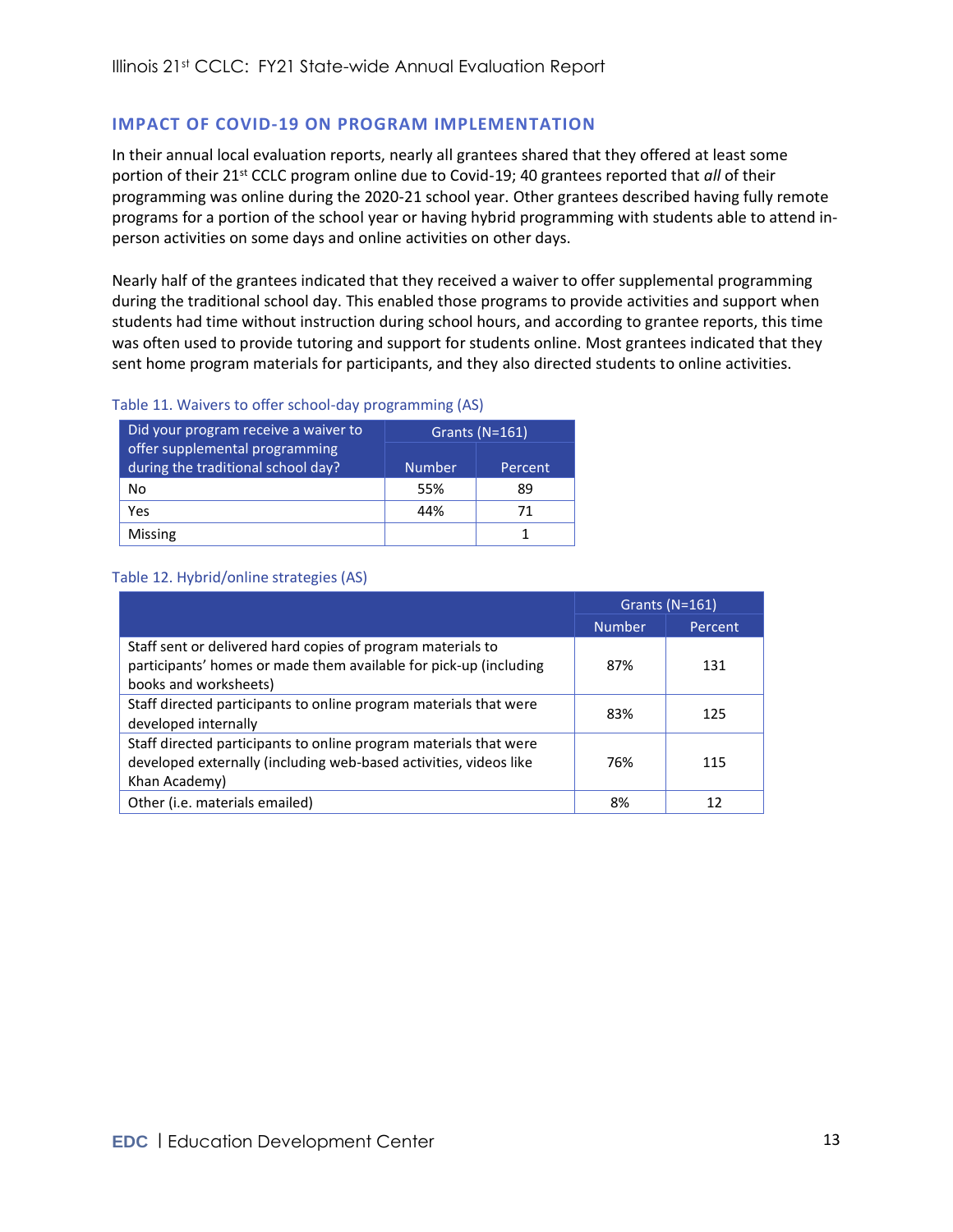## <span id="page-13-0"></span>**PARTICIPANT OUTCOMES**

### <span id="page-13-1"></span>**PARTICIPATION IN ACTIVITIES**

While all 21<sup>st</sup> CCLC programs offer academic support, 21<sup>st</sup> CCLC programs also provide participants with a wide array of opportunities to engage in other activities that provide support and enrichment. STEM and arts programming continue to be the most frequently types of programs offered. Programming focused on career development and job skills is also very common among grantees serving high school age students. More specific information about the types of activities included in these program components is included below.



Figure 7. Program components offered by age group (AS)

**Arts programming:** Ninety-three percent of grantees serving elementary students provide some form of arts programming. The most common type of art programming was visual arts (photography, drawing, etc.). While performance arts, music, and decorative arts continue to be common activities, when compared with previous years, there has been a slight decrease. This may be due to challenges with offering these programs in an online environment.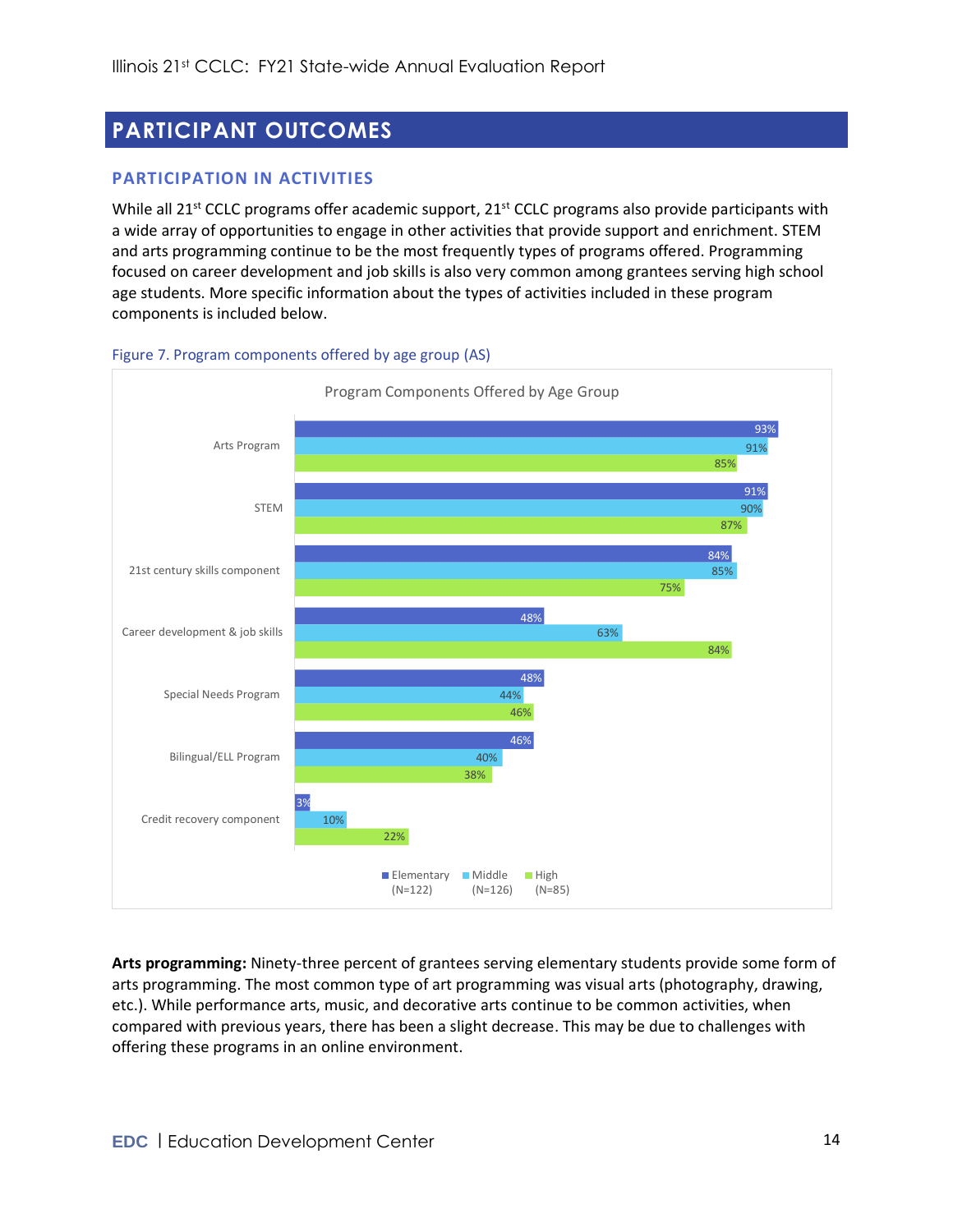#### Table 13: Types of arts programming and activities (AS)

|                                               | <b>Grantees offering Arts</b><br>Programs (N=148)<br>Percent<br>Count |     |
|-----------------------------------------------|-----------------------------------------------------------------------|-----|
|                                               |                                                                       |     |
| Visual Arts (photography, drawing, sculpture) | 137                                                                   | 93% |
| <b>Performance Arts</b>                       | 113                                                                   | 76% |
| Music                                         | 101                                                                   | 68% |
| Decorative Arts (Ceramics, Jewelry)           | 90                                                                    | 61% |
| Applied Art (Architecture, Fashion design)    | 59                                                                    | 40% |
| Art History (Visiting art museums)            | 21                                                                    | 14% |

**STEM Programming:** STEM (Science, Technology, Engineering, and Math) programming was the second most common type of programming, with 91% of grantees serving elementary students reporting they offered this. When asked to indicate specific kinds of STEM programming, STEAM was the most common with 75% of grantees offering some kind of programming that integrates arts into STEM activities. Robotics, stem kits, and computer programming or coding activities were also common types of activities. Over half of grantees (54%) indicated that they partner with STEM organizations or other STEM program providers, and 48% indicated that school-day science teachers support the programs STEM activities.

#### Table 14: STEM programming activities and strategies (AS)

|                                                           | <b>Grantees offering STEM</b><br>Programs (N=151)<br>Count<br>Percent |     |
|-----------------------------------------------------------|-----------------------------------------------------------------------|-----|
|                                                           |                                                                       |     |
| STEAM activities or programming                           | 113                                                                   | 75% |
| Robotics clubs or activities                              | 90                                                                    | 60% |
| STEM kits provided by vendor                              | 89                                                                    | 59% |
| Computer programming or coding activities                 | 87                                                                    | 58% |
| Partnerships with STEM organizations or program providers | 81                                                                    | 54% |
| Activities aligned with school standards (NGSS)           | 81                                                                    | 54% |
| Environmental science activities                          | 82                                                                    | 54% |
| School-day science teachers to support activities         | 73                                                                    | 48% |
| Family STEM nights or activities                          | 70                                                                    | 46% |

#### **Entrepreneurship, Career Development, and Job Skill Programs:**

Entrepreneurship, career development, and job skill programs and activities are most commonly offered by grantees serving high school age students (84%). Career exploration activities, including skills/interest inventories, guest speakers, and job fairs, were the most common type of activity with 79% of grantees indicating they provided this, while 72% indicated they offered clubs or programs that explore careers and support skill development. More than half of these grantees offered financial literacy programming and/or entrepreneurship activities such as business planning or running school store.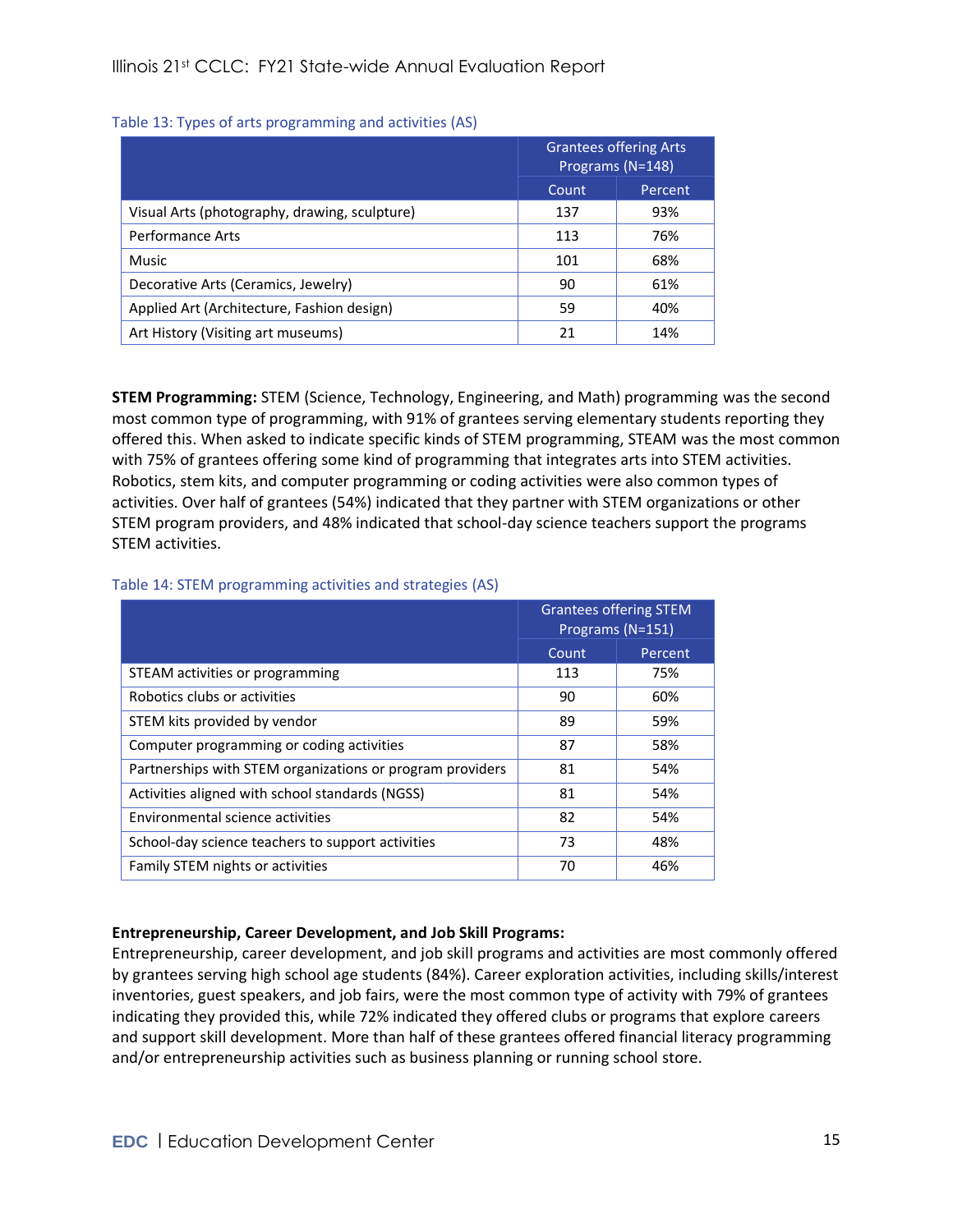|                                                                                             | Grantees offering entrepreneurial,<br>career development, and/or job<br>skills Programs (N=114)<br>Count<br>Percent |     |
|---------------------------------------------------------------------------------------------|---------------------------------------------------------------------------------------------------------------------|-----|
|                                                                                             |                                                                                                                     |     |
| Career exploration (skills/interest inventories, guest speakers, job<br>fairs, field trips) | 90                                                                                                                  | 79% |
| Clubs/programs that explore careers and support skill development                           | 82                                                                                                                  | 72% |
| Entrepreneurship activities (business planning, school store)                               | 66                                                                                                                  | 58% |
| Financial literacy                                                                          | 66                                                                                                                  | 58% |
| Job seeking skills (e.g., resume writing, interview skills)                                 | 44                                                                                                                  | 39% |
| Online programs/resources (e.g., Career Launch, Career Cruising)                            | 41                                                                                                                  | 36% |
| Career and technical student organization activities                                        | 33                                                                                                                  | 29% |
| Junior Achievement program                                                                  | 25                                                                                                                  | 22% |

#### Table 15: Types of entrepreneurship, career development and job skills programs (AS)

**Special Needs Programming:** Less than half of grantees indicated that they provided special needs programming (44-48%). Most of the grantees that did so indicated that they provided supports to include and integrate special needs students into program activities and accommodations for special needs students. Grantees providing special needs programming also indicated that they have dedicated staff to support special needs students (76%) and use students' IEPs to support activities (74%).

#### Table 16: Strategies for special needs programming (AS)

|                                                                                                    | <b>Grantees offering Special</b><br>Needs Programs (N=70) |         |
|----------------------------------------------------------------------------------------------------|-----------------------------------------------------------|---------|
|                                                                                                    | Count                                                     | Percent |
| Supports to include and integrate special needs students into program<br>activities                | 64                                                        | 91%     |
| Necessary and appropriate accommodations for special needs students                                | 63                                                        | 90%     |
| Activities to support students with learning deficiencies                                          | 58                                                        | 83%     |
| Dedicated staff to support special needs students (paraprofessional,<br>special education teacher) | 53                                                        | 76%     |
| Access to and use of students' IEPs                                                                | 52                                                        | 74%     |

**Bilingual/ELL Programming:** Less than half of grantees indicated that they provide a bilingual/ELL program component, and more of the grantees that serve elementary students (46%) do so than those serving middle (40%) and high school students (38%). For most of these grantees, this program component includes having bilingual staff available to support students along with specific activities or tutoring to support ELL students.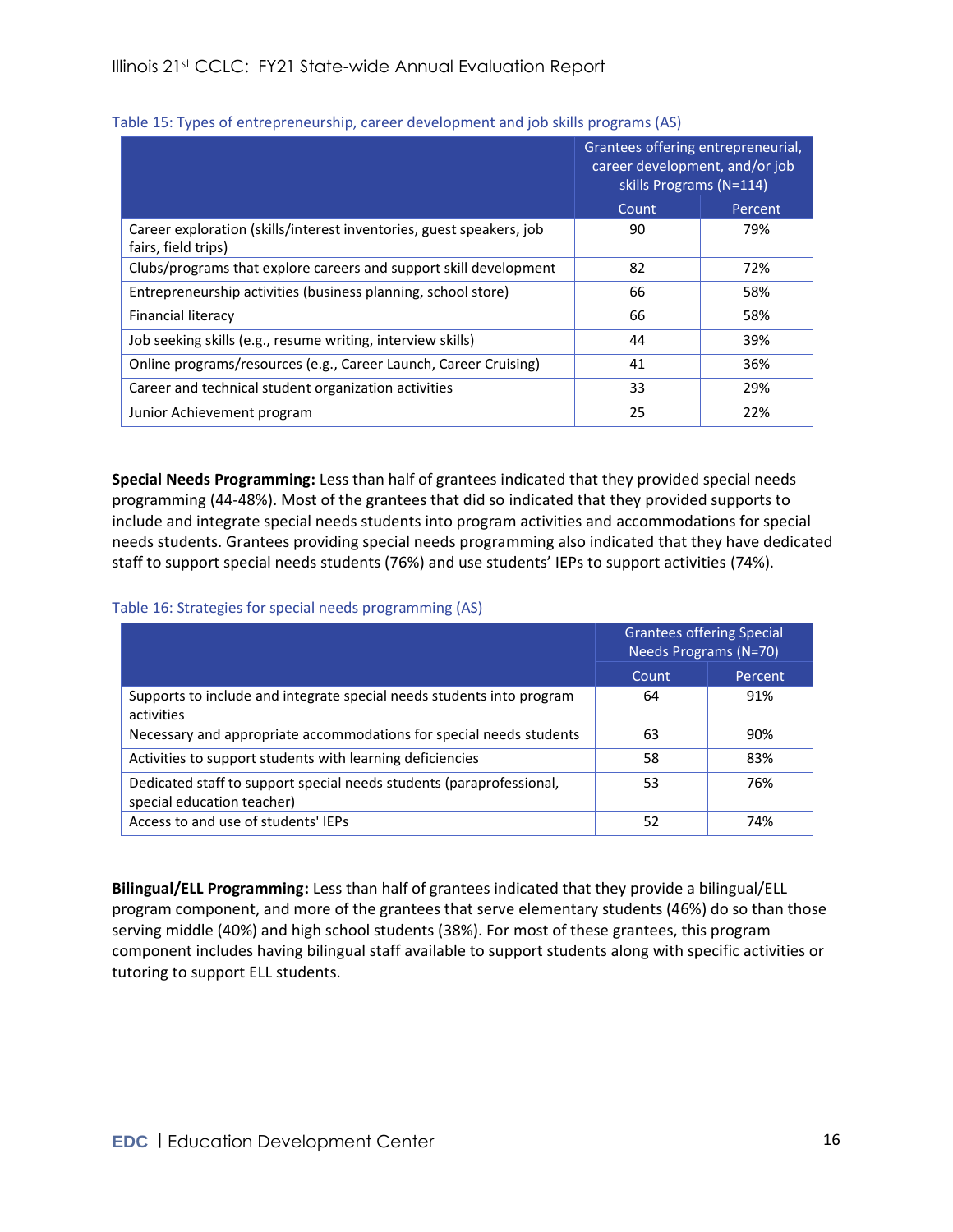|                                                                          | <b>Grantees offering Bilingual/ELL</b><br>Programs (N=74) |         |
|--------------------------------------------------------------------------|-----------------------------------------------------------|---------|
|                                                                          | Count                                                     | Percent |
| Bilingual staff to support students (instructors, tutors, or volunteers) | 65                                                        | 88%     |
| Activities, tutoring, or other support for ELL students                  | 54                                                        | 73%     |
| Language-learning activities for all students                            | 49                                                        | 66%     |
| An established curriculum for ELL students with a bilingual teacher      | 23                                                        | 31%     |

### Table 17: Types of bilingual/ELL program activities and supports (AS)

**Additional Enrichment Activities:** In addition to various program components described above, most grantees offered additional enrichment activities that may be less structured, part of "play" or free time, or periodic. These included games and sports, as well as cultural and culinary activities. In addition, grantees serving high school students also frequently included college prep activities (80%). In previous years, a large percentage of grantees included field trips in their programming; the number of grantees who hosted field trips is notably less this year (less than 50%), which is most likely due to Covid-19.

#### Figure 8. Enrichment activities by grade level (AS)

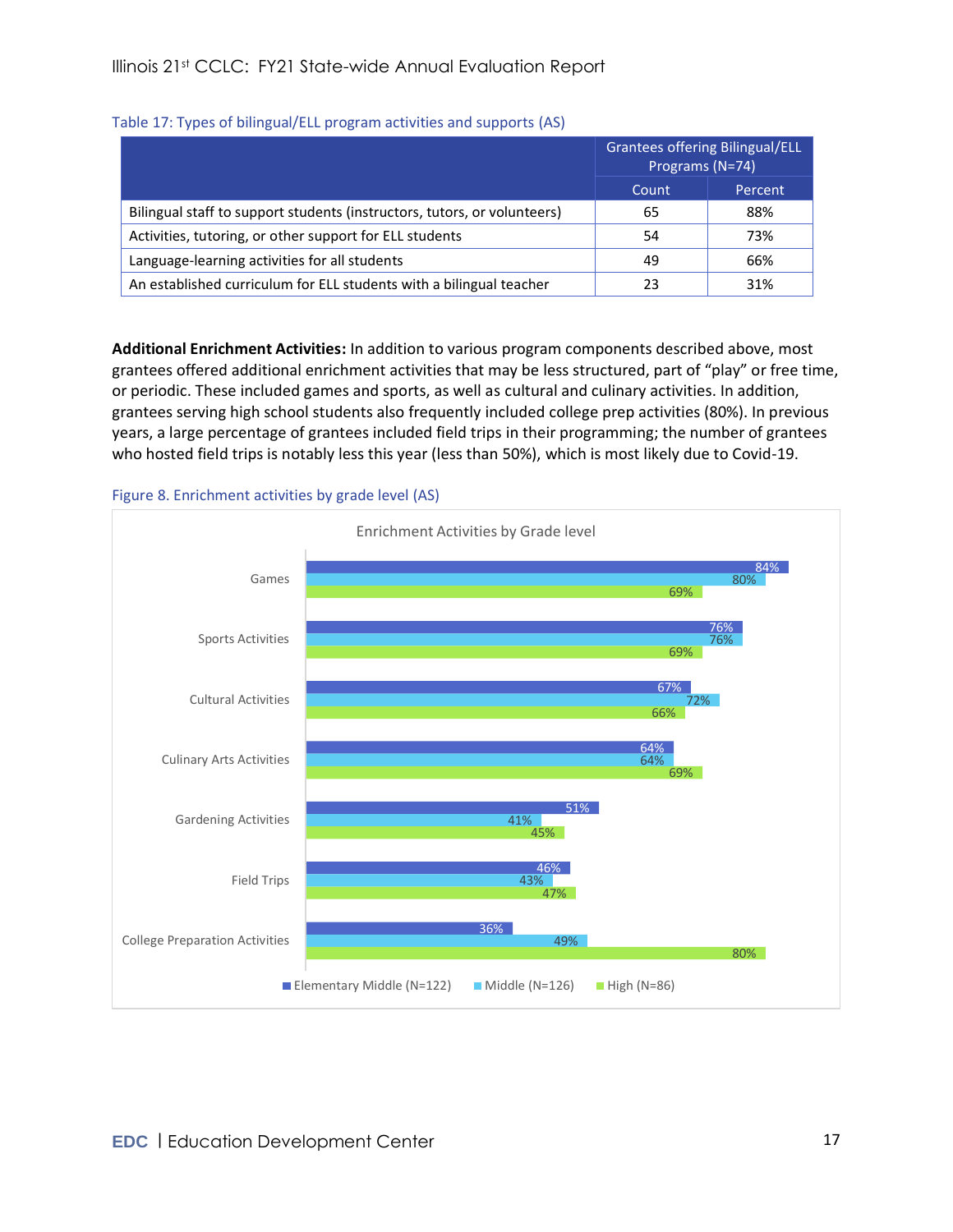### <span id="page-17-0"></span>*Service-learning programs*

Forty-seven percent of grantees reported that they offered service-learning activities as part of the program. However, service-learning programs were significantly impacted by Covid-19 as demonstrated in the dramatic decrease in the number of students participating in service-learning activities in the table below. Many grantees noted that service-learning activities did not translate well to the online or hybrid learning environments.

| Grade level                    | 2019-20<br>Participants | 2020-21<br>Participants |
|--------------------------------|-------------------------|-------------------------|
| Elementary school participants | 2,700                   | 1,435                   |
| Middle school participants     | 1,326                   | 653                     |
| High school participants       | 2.429                   | 458                     |
| Total                          | 6,455                   | 2,546                   |

### <span id="page-17-1"></span>*Technology*

It is unlikely that technology has ever played a more critical role in  $21^{st}$  CCLC programs than during FY21, with nearly all programs doing remote or hybrid programming at some point during the 2020-21 school year. Essentially all grantees used technology to implement those activities that normally are provided in-person, such as facilitating tutoring sessions over zoom. That said, grantees also continued to use technology as they have in previous years for specific types of activities, such as for homework support, games, and academic remediation or computer-assisted instruction (see [Figure 9\)](#page-17-2).

<span id="page-17-2"></span>

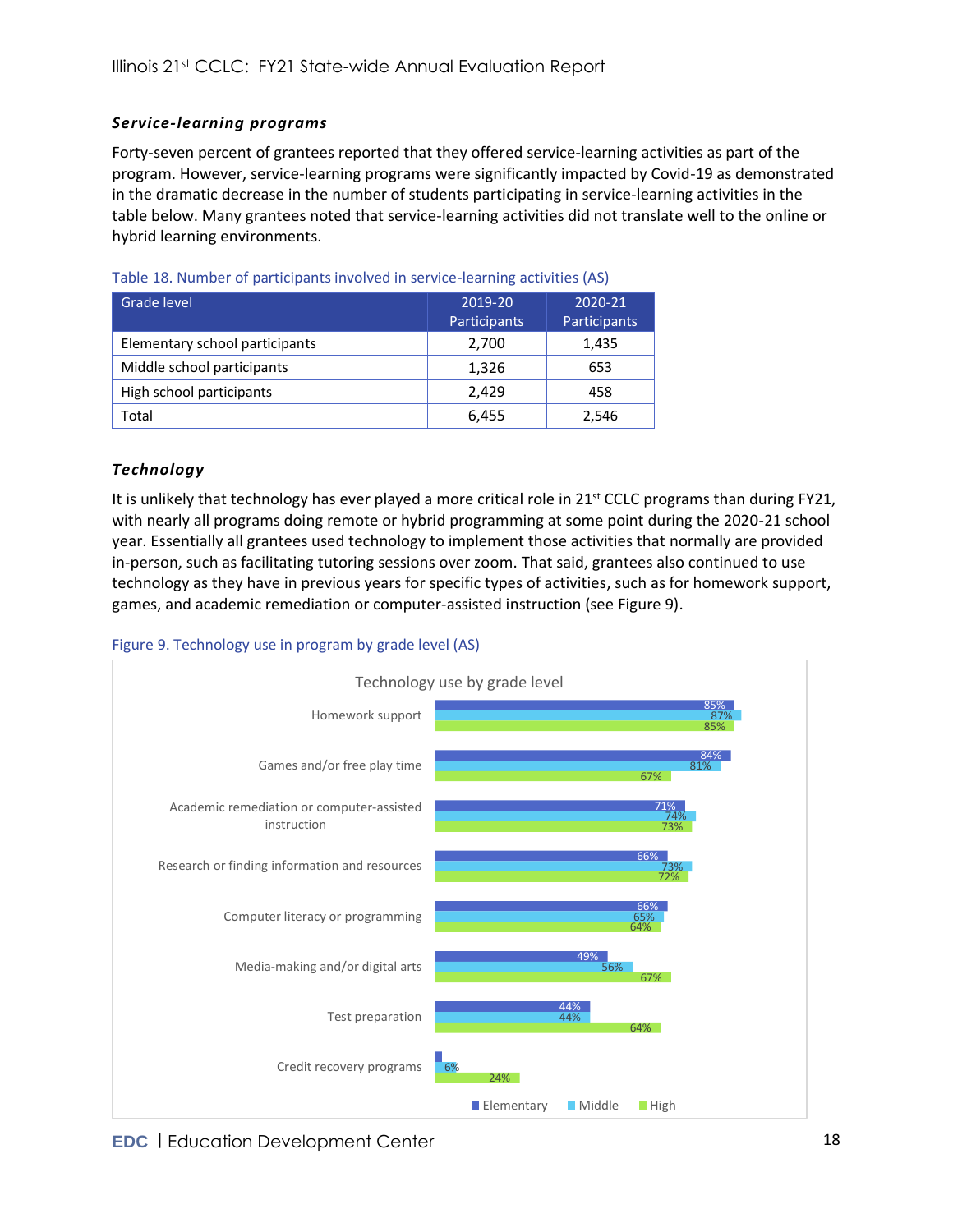The reliance on technology for program implementation meant that technology was also a pain point for many grantees. Ninety-one percent of grantees indicated that student access to technology/internet was somewhat of or a significant challenge for their program. Access and ability to use technology was also a challenge for many educators and staff.



<span id="page-18-1"></span>

### <span id="page-18-0"></span>**BEHAVIOR AND SOCIAL-EMOTIONAL SKILLS**

One of the goals of ISBE's 21<sup>st</sup> CCLC program is to improve the social-emotional skills of program participants and to see positive behavior changes. Nearly all grantees included some sort of socialemotional learning (SEL) component in their program, whether that be the use of a specific SEL curriculum, a mentoring program, or some form of behavior and prevention programming.





When indicating the specific SEL programs and curricula they use, more than half of grantees indicated that they use trauma-informed practices (61%) or Positive Behavioral Intervention and Supports (PBIS) (52%), and 44% indicated that they employ restorative justice practices. These are all valuable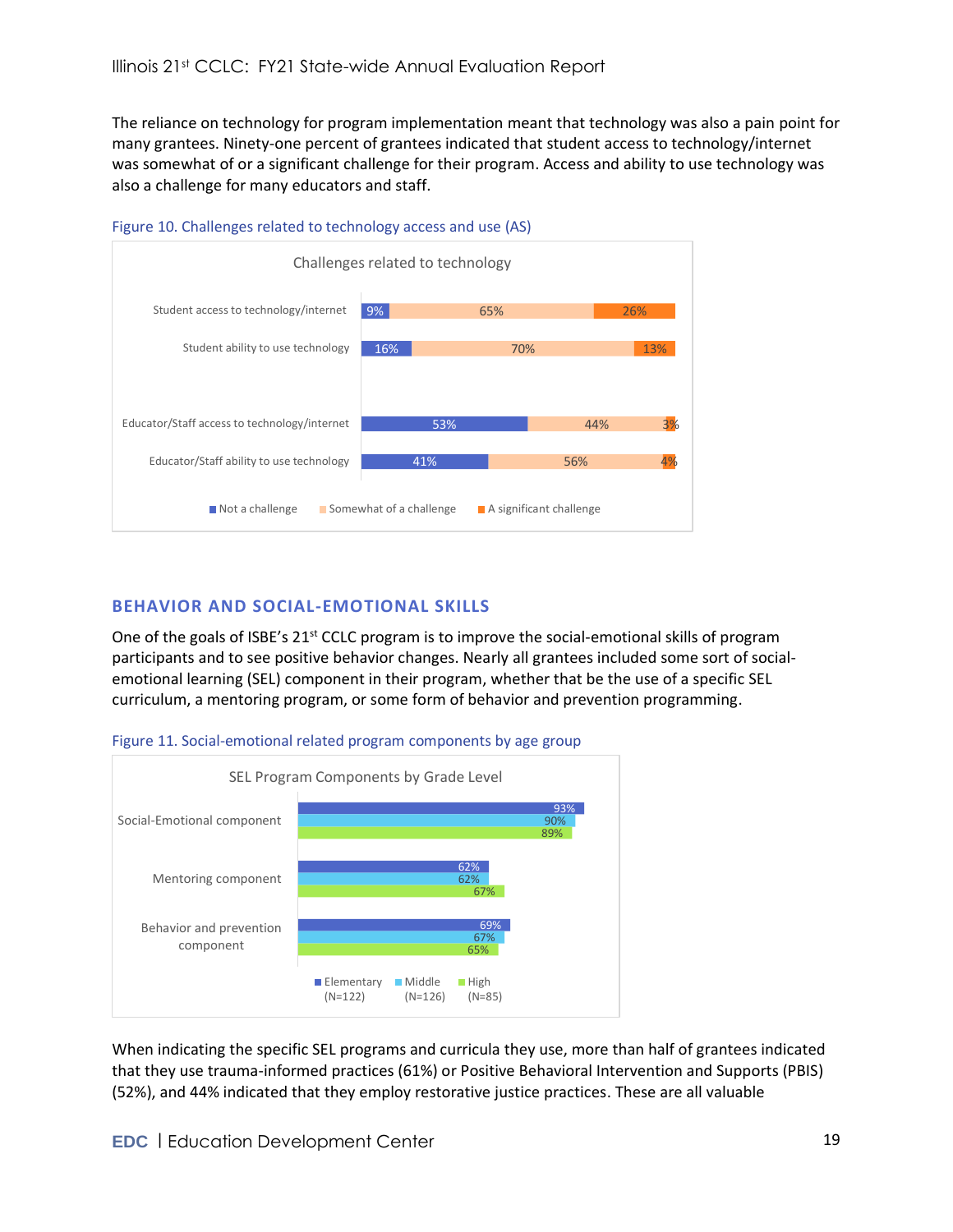frameworks and strategies to guide staff interactions, inform activity-planning, and respond to challenging student behavior. However, these strategies are different than curricula or structured programs that help students build SEL skills. A much smaller number of grantees report using such programs or curricula, such as the Seven Habits of Highly Effective People or Second Step programs.

|                                                                 | Grantees offering social-emotional<br>programming (N=147) |         |
|-----------------------------------------------------------------|-----------------------------------------------------------|---------|
|                                                                 | Count                                                     | Percent |
| <b>Trauma-informed Practices</b>                                | 89                                                        | 61%     |
| Positive Behavioral Intervention and Supports (PBIS)            | 77                                                        | 52%     |
| <b>Restorative Justice Practices</b>                            | 65                                                        | 44%     |
| Stephen Covey's Seven Habits of Highly Effective People Program | 18                                                        | 12%     |
| <b>Aggression Replacement Training</b>                          | 14                                                        | 10%     |
| Second Step Curriculum                                          | 15                                                        | 10%     |
| Lions Quest Curriculum                                          | 4                                                         | 3%      |
| Botvin Life Skills Training Curriculum                          | 3                                                         | 2%      |
| Means and Measures of Human Achievement Labs (MHA) Tools        | 3                                                         | 2%      |
| Other                                                           | 45                                                        | 31%     |

#### Table 19: Social-emotional programs and curriculum

Other responses included: Character Counts, Zones of Regulation, Capturing Kids Hearts, Lead 4 Change, Every Monday Matters, LEARN6, Edgenuity Purpose Prep, Too Good for Drugs, various curricula aligned with the CASEL Framework.

More than half of programs (65-69%) reported that they provided some form of prevention programming, with 78% of these grantees indicating they provided violence prevention and 68% of grantees providing mental health services. In their local evaluation reports, many grantees noted the increased needs of their students with respect to mental health due to Covid-19. In addition to formal mental health services, many programs described staff conducting "mental health checks" with students over the course of the year.

#### Table 20: Prevention programming and behavior supports

|                        | Grantees offering behavior and<br>prevention programs (N=104) |         |  |
|------------------------|---------------------------------------------------------------|---------|--|
|                        | Count                                                         | Percent |  |
| Violence prevention    | 81                                                            | 78%     |  |
| Mental health services | 71                                                            | 68%     |  |
| Drug prevention        | 68                                                            | 65%     |  |
| Truancy prevention     | 64                                                            | 62%     |  |

As has been noted in previous years, measurement of SEL outcomes is challenging due to a lack of common metrics or assessments across programs. Some grantees do report in their local evaluation report on school-day disciplinary actions and suspensions of their program participants, and a small number of grantees also indicate that they use specific SEL assessments or surveys with their students.<sup>2</sup>

<sup>&</sup>lt;sup>2</sup> Starting with FY22, GRPA data includes reports on discipline and suspension, and these data will be available through the APR system.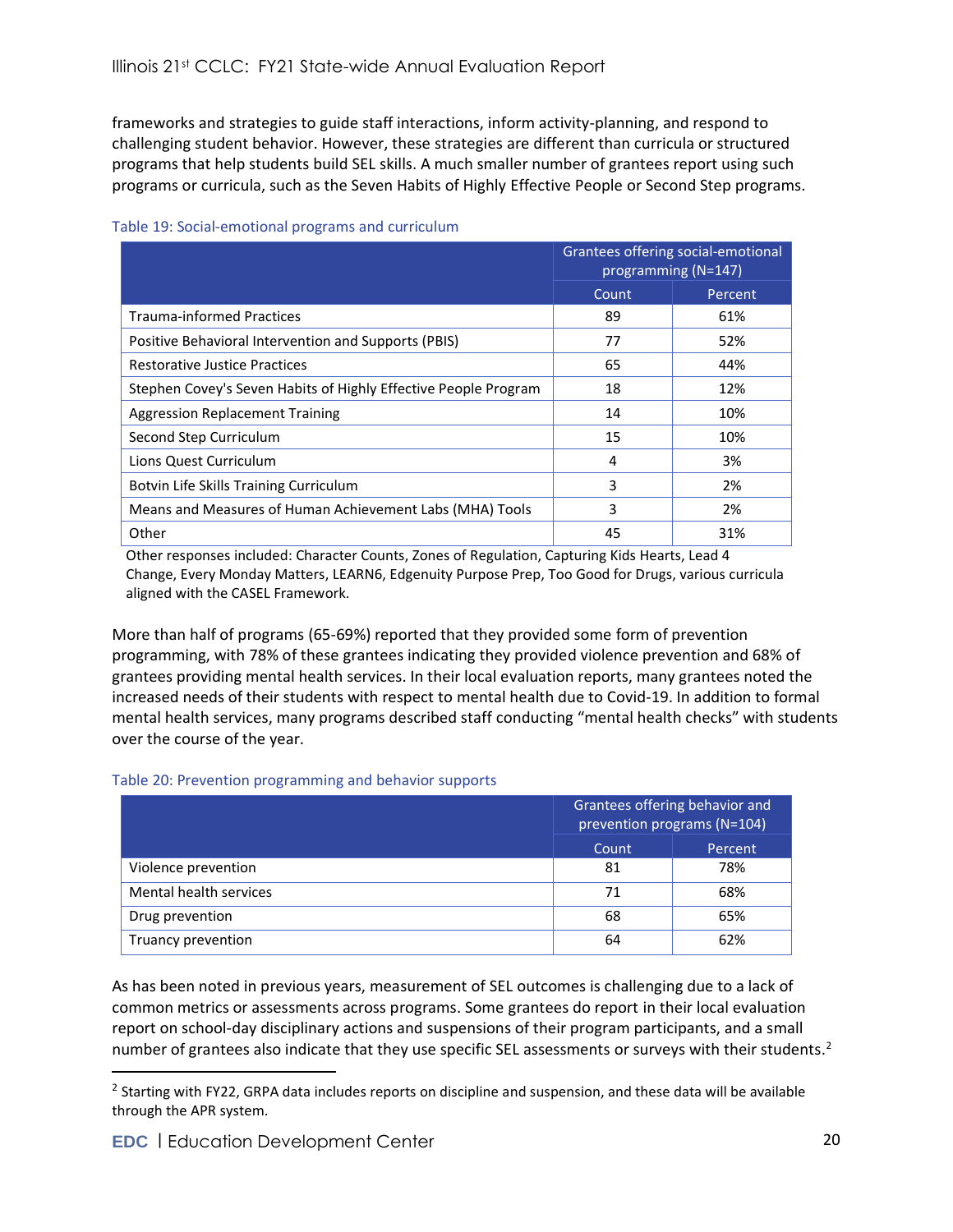APR requires grantees to survey school-day teachers on changes in participant behavior; these are the most consistent data available to describe outcomes across the program.

Based on these teacher reports, 76% of elementary and 77% of middle/high students improved with respect to behaving well in class, while 72% of elementary and 68% of middle/high students improved being attentive in class. Sixty-seven percent of regular program participants improved with respect to getting along with other students. The percents of students showing improvement are greater than in previous years. It is interesting to consider what in-class behavior looks like and improvement means in an online environment. Data in future years may shed light on whether this could be a trend or a product of the unique circumstances of the pandemic.





When it came to aspects of student engagement, teachers indicated that 82% of elementary and 78% of middle/high students improved in class participation, while 71% of elementary and 68% of middle/high participants improved with respect to coming to school motivated to learn. Again, the proportions of students reported as improving in these areas are greater than in previous years, and it will be interesting to see if this year is an anomaly or the start of a trend going forward.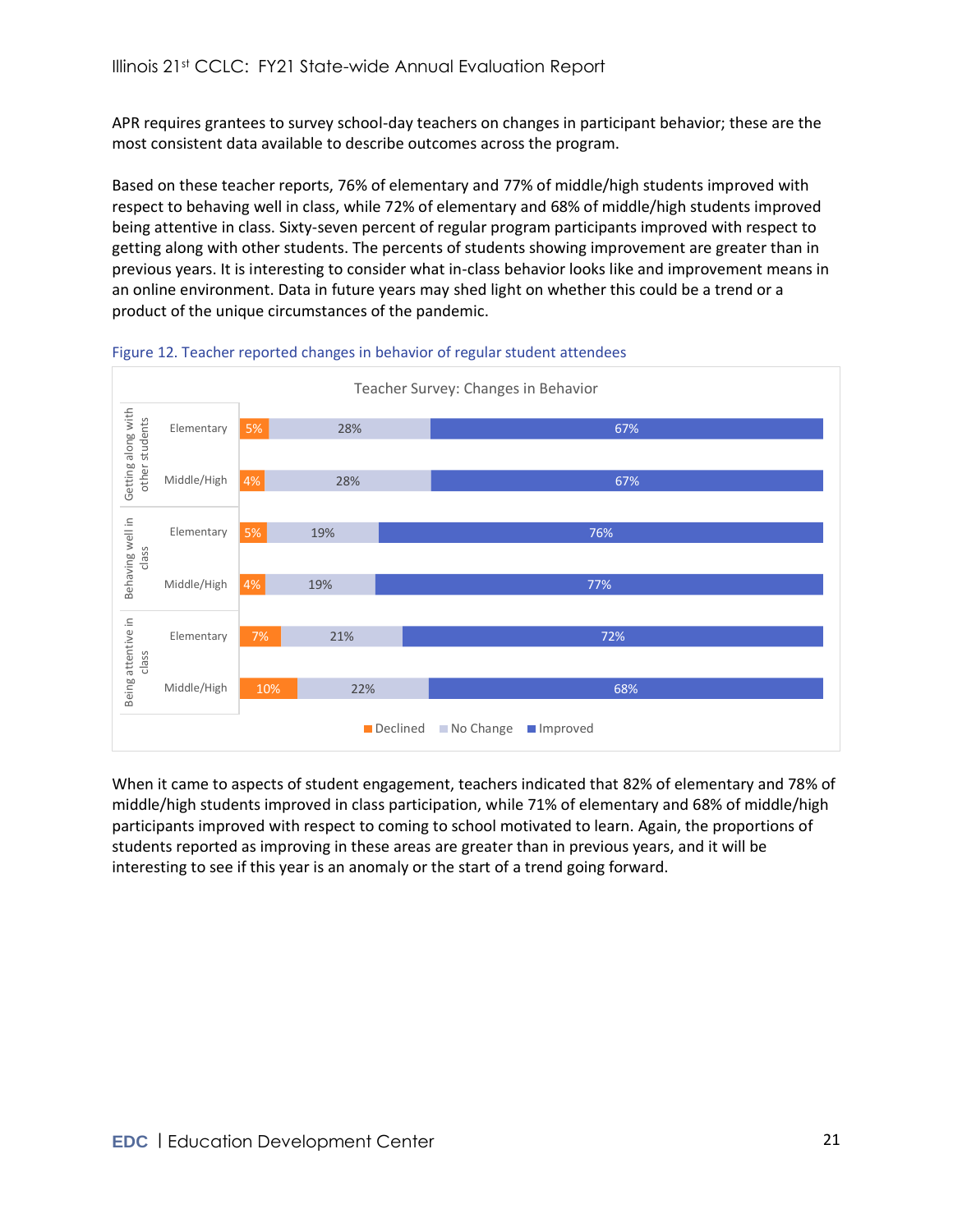

Figure 13. Teacher reported changes in engagement of regular student attendees

### <span id="page-21-0"></span>**STUDENT ACHIEVEMENT**

Due to Covid-19, Illinois' standardized testing and other standardized tests such as the SAT were not consistently administered; districts had the option to administer tests in the Spring of 2021 or the following Fall of 2021. Therefore, there were no student achievement data available in the APR system in time to be included in this report. In addition, many grantees described challenges with respect to obtaining grade data from schools in time for their local evaluation report.

Teacher survey data indicates that students did make improvements on indicators of academic engagement and achievement. Teachers indicated that 80% of students improved with respect to completing homework to teacher's satisfaction, while 77% of elementary and 74% of middle/high students improved their overall academic performance.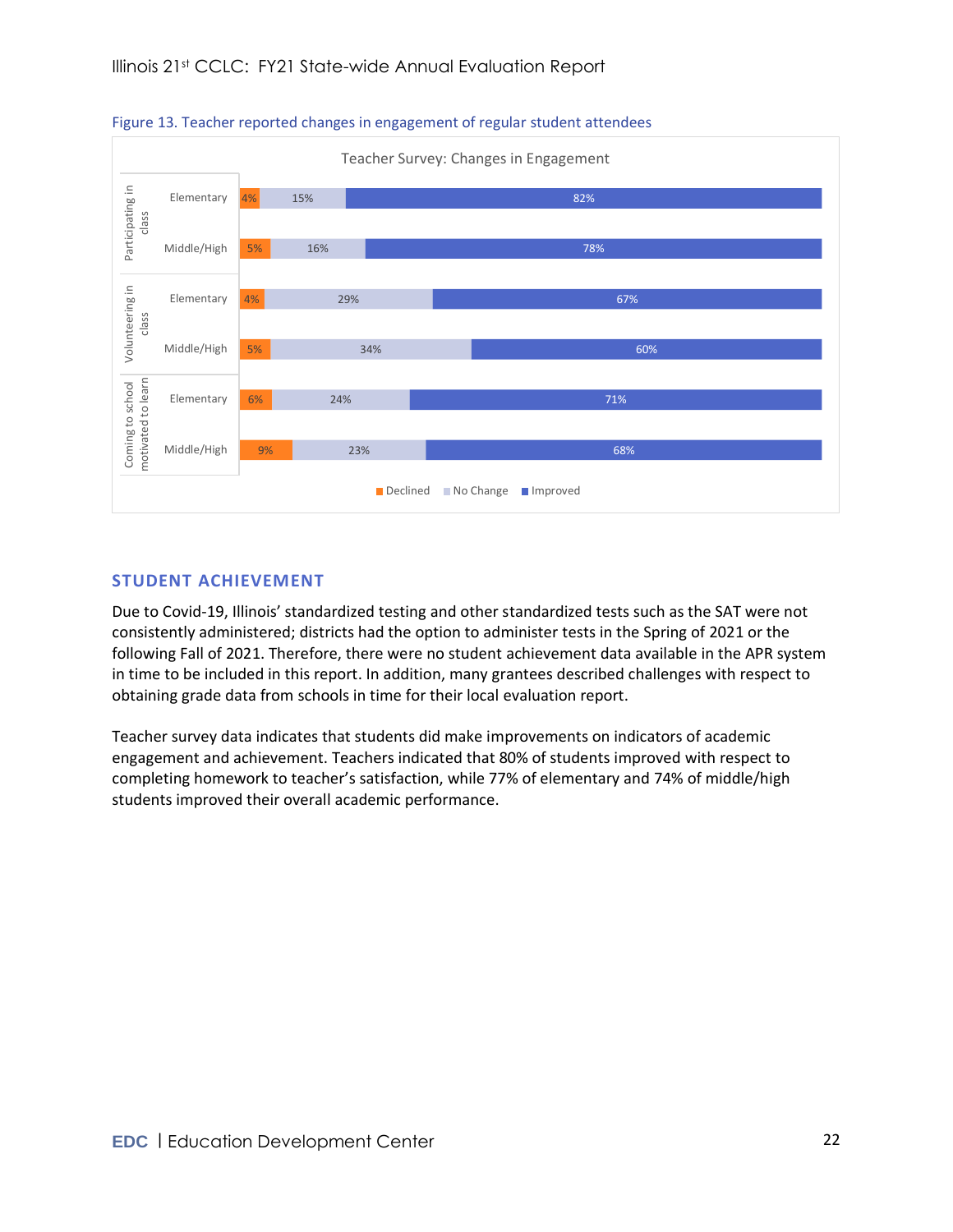

Figure 14. Teacher reported changes in academics for regular student attendees

### <span id="page-22-0"></span>**SCHOOL ATTENDANCE**

ISBE's 21st CCLC second statewide program objective is to for participants to increase school attendance and graduation rates. A small number of grantees currently include data about school day attendance in their local evaluation report, along with data on grade promotion. Next year, school attendance data will be consistently available via the APR system. Teacher survey data indicated that participants do attend class regularly, with 67% of elementary and 65% of middle/high students improved.



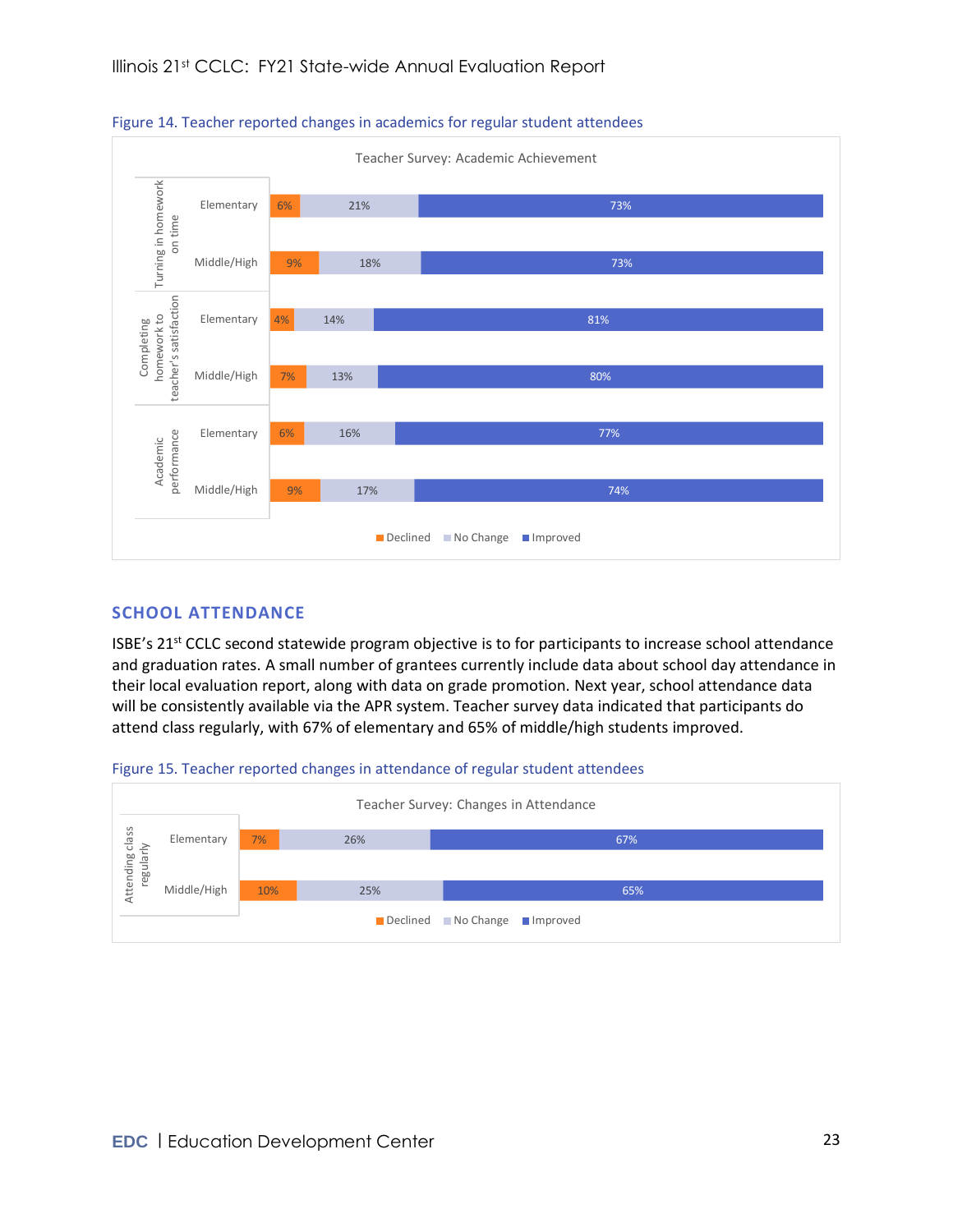### <span id="page-23-0"></span>**STUDENT AND FAMILY INCLUSION**

The 21<sup>st</sup> CCLC program includes the goal of providing services to students and families with the greatest need. Grantees most commonly identify "high need" students through achievement data, free and reduced lunch status, and social emotional needs. In addition, grantees reported relying on teacher and staff referrals identifying high-need students. "Other" methods included referrals from teachers and staff. Data on students from the APR system indicate that 66% of all participants qualified for free or reduced lunch, while 16% were limited English proficiency and 12% were special needs students.

#### Figure 16. Methods of identifying high need students by age group



#### Table 21: Population information of all participants

| <b>Student Population</b>   | Percent of all participants | Percent of participants<br>with data available |
|-----------------------------|-----------------------------|------------------------------------------------|
| Free/Reduced Lunch Status   | 66%                         | 77%                                            |
| Limited English Proficiency | 16%                         | 19%                                            |
| <b>Special Needs</b>        | 12%                         | 14%                                            |
| Data Not Available          | 14%                         | -                                              |

### <span id="page-23-1"></span>*Family Programming*

Family programming was significantly impacted by Covid-19. In local evaluation reports, many grantees described implementing a reduced number of programs and activities, and nearly all grantees reported that the activities they did implement were online. Based on the local evaluation reports, it appears that grantees either developed new, stronger connections to parents and families that grew out of the program's response to the pandemic, or alternatively lost the connections they had before the pandemic because they simply were not able to keep up with families in the midst of other program challenges and stressors. According to the annual survey, less than 50% of grantees reported that they met their goals in providing services to students' families. In [Figure 17](#page-24-0) below, Cohort 2021 grantees are reported separately, as they had a short period of time to implement program during FY21.

The struggles that grantees experienced with family programming were also made evident through the participant numbers [\(Table 22\)](#page-24-1). The total number of family participants for FY21 is only 57% of the total in FY19.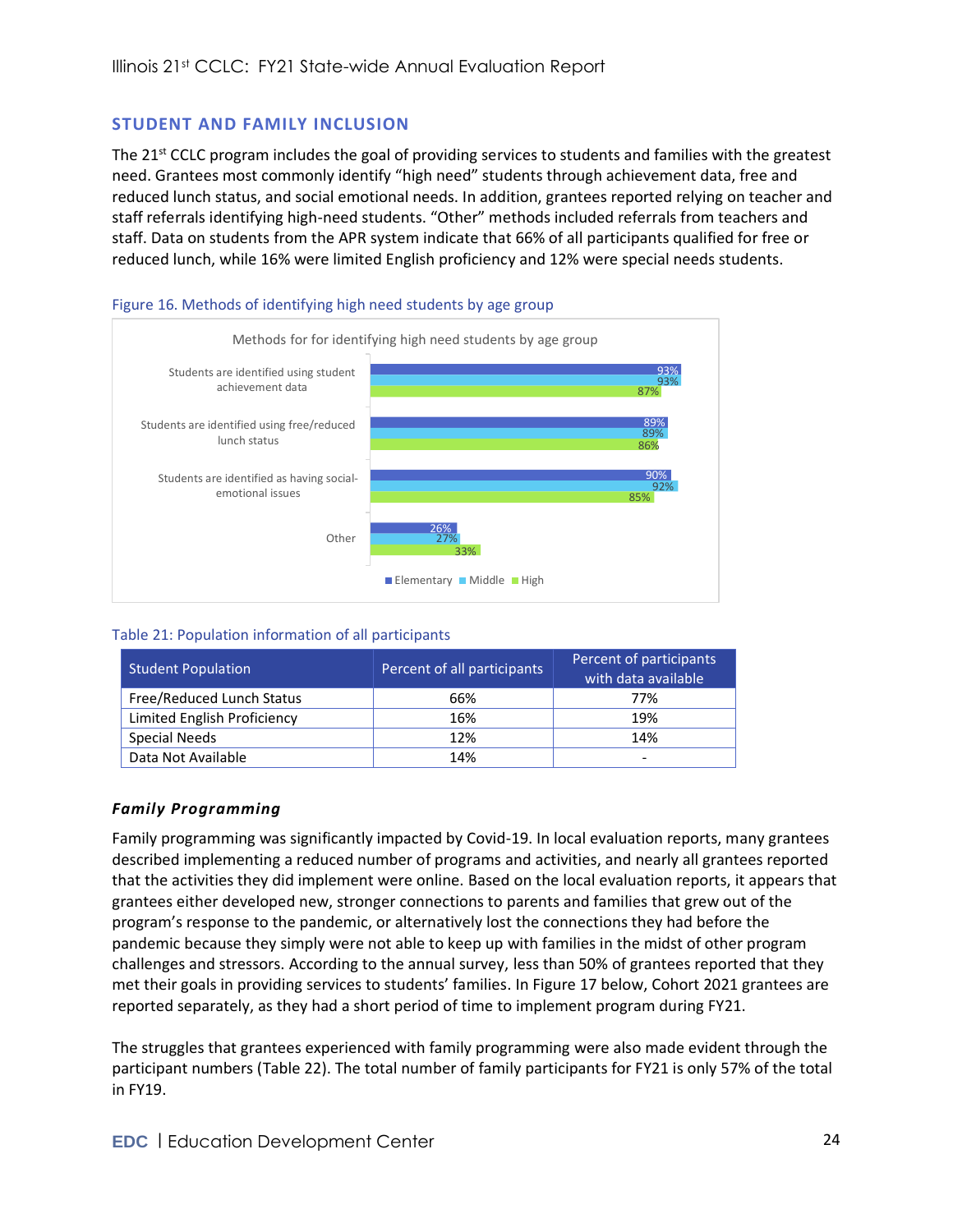

#### <span id="page-24-0"></span>Figure 17. Grant progress in providing services to students' families by cohort and grade level

#### <span id="page-24-1"></span>Table 22: Number of family participants 2018 – 2021 (APR)

| <b>Student Grade Level</b> | <b>Number of Family Participants</b> |             |             |  |  |
|----------------------------|--------------------------------------|-------------|-------------|--|--|
|                            | <b>FY19</b>                          | <b>FY20</b> | <b>FY21</b> |  |  |
| Grades PreK-5              | 13,262                               | 9,502       | 7,951       |  |  |
| Grades 6-12                | 9,721                                | 8,079       | 5,346       |  |  |
| Total                      | 22,983                               | 17,581      | 13,297      |  |  |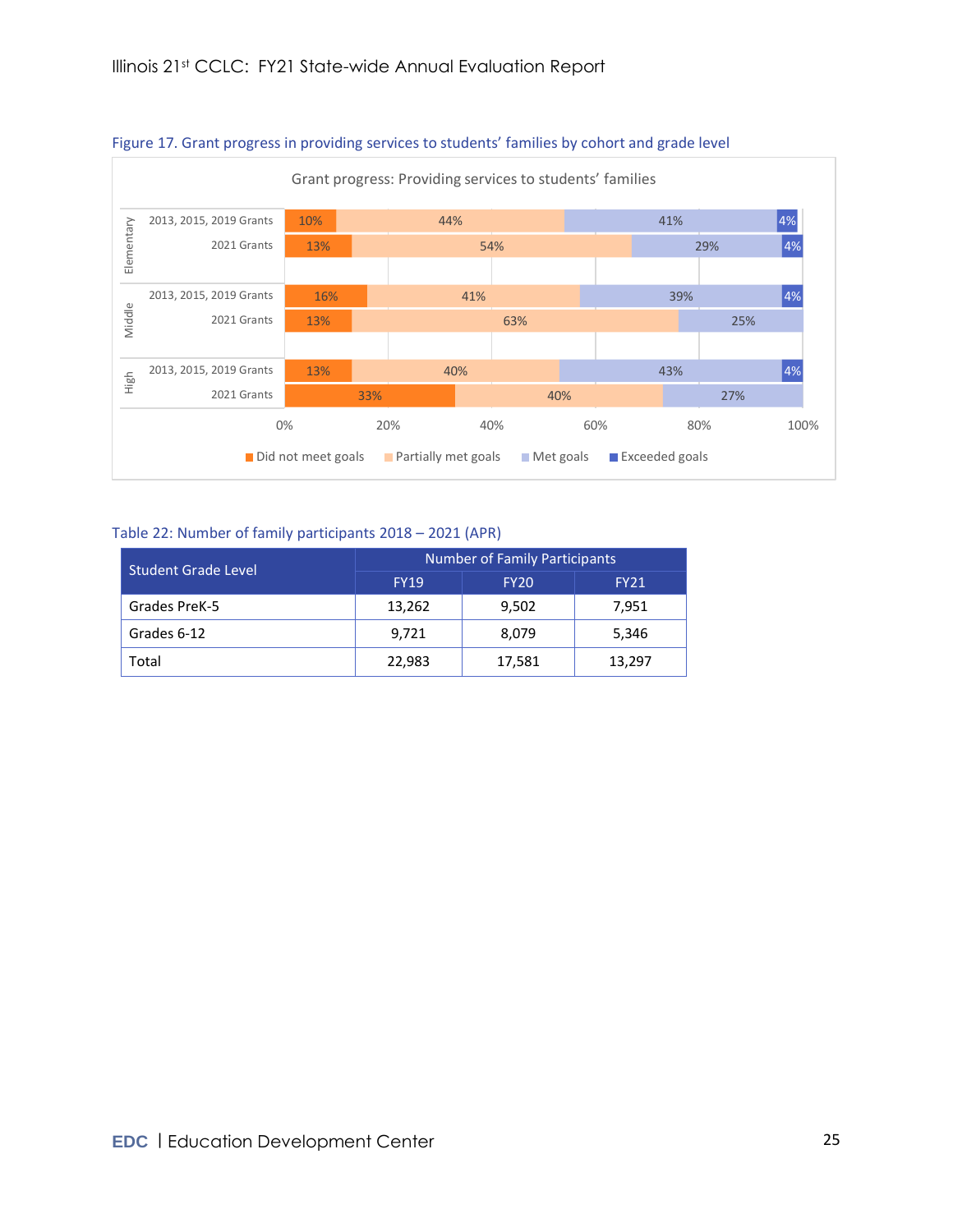## <span id="page-25-0"></span>**ORGANIZATIONAL CAPACITY**

### <span id="page-25-1"></span>**STAFFING AND PROFESSIONAL DEVELOPMENT**

Grantees provided data on their staffing via the IRC data warehouse, indicating staff who were paid or who volunteer at their programs. Over 10,000 staff worked at ISBE's 21<sup>st</sup> CCLC programs in FY20; 33% of staff were school-day teachers, with an additional 16% indicated as non-teaching school staff. This total is lower than last year when grantees reported over 15,000 staff. In the annual survey, 43% of grantees indicated that they experienced staff reductions due to Covid-19. In local evaluation reports, many grantees described struggling with staffing. In some cases, this was due to school-day teachers being unable to work in 21<sup>st</sup> CCLC programs because of changes in schedules and/or contract limitations; in other cases, grantees described difficulty finding and retaining staff, and losing staff that normally were provided through partnerships.

| apic 25. Signice report of start regactions (7.9)              |                  |         |  |  |
|----------------------------------------------------------------|------------------|---------|--|--|
| Did your program reduce staff due to<br>the COVID-19 Pandemic? | Grants $(N=161)$ |         |  |  |
|                                                                | <b>Number</b>    | Percent |  |  |
| No                                                             | 57%              | 90      |  |  |
| Yes                                                            | 43%              | 69      |  |  |
|                                                                |                  |         |  |  |

Missing 2

#### Table 23. Grantee report of staff reductions (AS)

|                                 |       |           | <b>Total</b>  | Total   |
|---------------------------------|-------|-----------|---------------|---------|
| <b>Staff Type</b>               | Paid  | Volunteer | <b>Number</b> | Percent |
| <b>School Day Teachers</b>      | 3,287 | 121       | 3408          | 33%     |
| Other Non-Teaching School Staff | 1,458 | 132       | 1590          | 16%     |
| Administrators                  | 1,205 | 140       | 1345          | 13%     |
| Subcontracted Staff             | 1,295 | 11        | 1306          | 13%     |
| Other                           | 840   | 70        | 910           | 9%      |
| <b>College Students</b>         | 459   | 182       | 641           | 6%      |
| <b>Community Members</b>        | 354   | 232       | 586           | 6%      |
| <b>High School Students</b>     | 199   | 58        | 257           | 3%      |
| Parents                         | 72    | 138       | 210           | 2%      |
| <b>Grand Total</b>              | 9,169 | 1,084     | 10,253        | 100%    |

#### Table 24: Staffing types of all grantees (APR)

Nearly all grantees take advantage of the specific professional development opportunities offered through ISBE for the 21<sup>st</sup> CCLC program, such as the annual conference or periodic webinars. The most common areas in which grantees provided other professional development were in social-emotional learning (84%), Covid-19 protocols and processes (78%), and trauma informed practices (71%). Other types of training that grantees reported included: trainings related to restorative justice, arts integration, supporting the LGBTQ population, mental health strategies, family engagement, communication with stakeholders, and strategies for remote learning.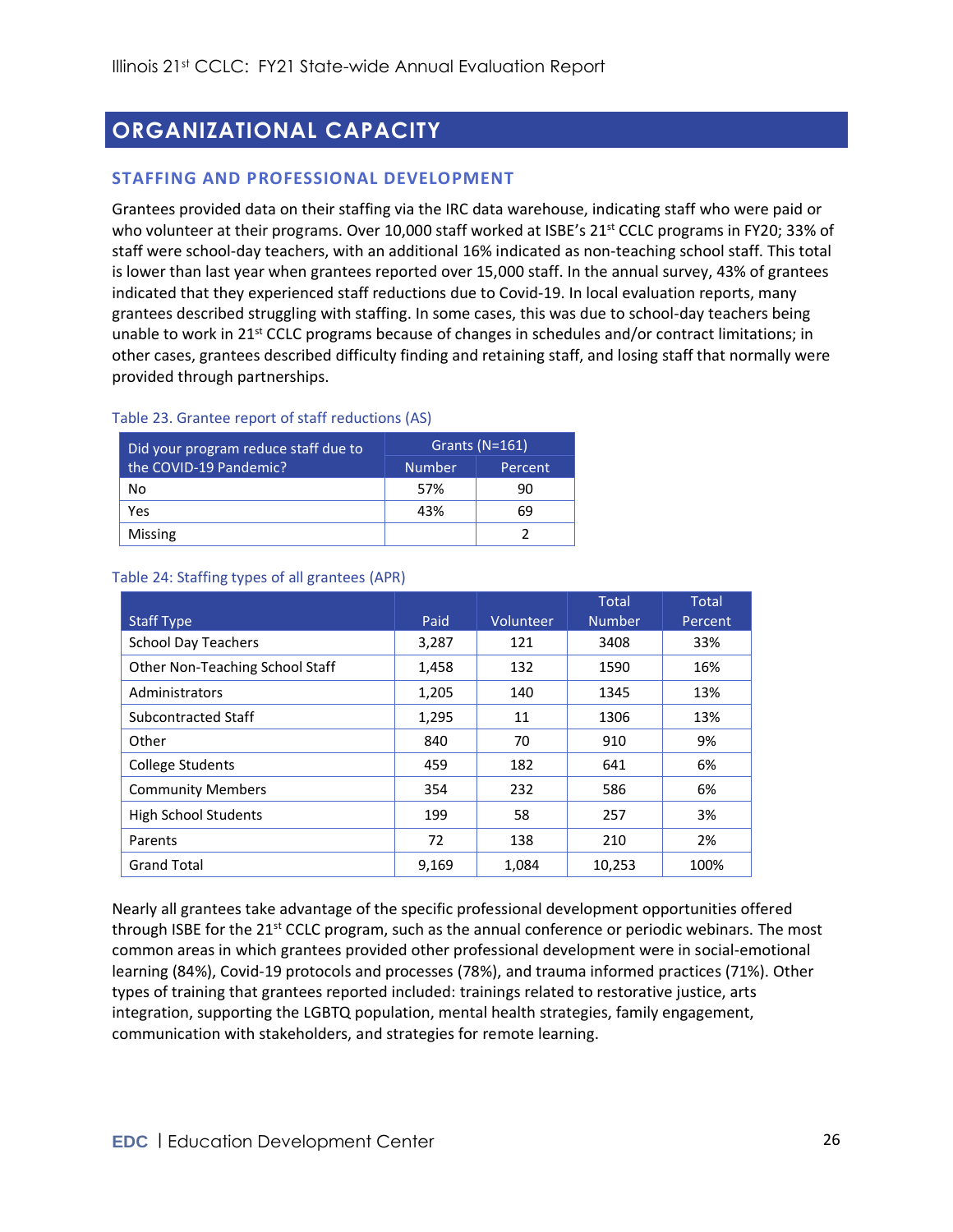#### Table 25. Types of professional development provided (AS)

|                                                                                                                          |               | Grantees |
|--------------------------------------------------------------------------------------------------------------------------|---------------|----------|
|                                                                                                                          | <b>Number</b> | Percent  |
| 21st CCLC Program-Specific Training (e.g., ISBE conferences, ISBE<br>webinars)                                           | 149           | 93%      |
| Social and Emotional Learning Training                                                                                   | 135           | 84%      |
| COVID-19-related Protocols and Processes Training                                                                        | 126           | 78%      |
| Trauma Informed Practice Training                                                                                        | 114           | 71%      |
| <b>Cultural Awareness and Sensitivity Training</b>                                                                       | 104           | 65%      |
| <b>STEM Training</b>                                                                                                     | 94            | 58%      |
| <b>Staff Team-Building Training</b>                                                                                      | 90            | 56%      |
| Media/Technology Training                                                                                                | 85            | 53%      |
| Disciplinary and/or Behavioral Training (e.g. Anger Management,<br>Positive Behavioral Intervention and Supports (PBIS)) | 83            | 52%      |
| Illinois Learning Standards Training and/or Common Core Training                                                         | 77            | 48%      |
| Youth Program Quality Assessment Training                                                                                | 71            | 44%      |
| Health Training (e.g. nutrition education, fitness education, sexual<br>education)                                       | 70            | 44%      |
| Safety Training (e.g. First Aid, CPR training)                                                                           | 63            | 39%      |
| <b>English Language Arts Training</b>                                                                                    | 36            | 22%      |
| Other                                                                                                                    | 27            | 17%      |

### <span id="page-26-0"></span>**EVALUATION AND CONTINUOUS IMPROVEMENT**

Program evaluation was another area that was significantly impacted by Covid-19. In their local evaluation reports, many grantees reported that they struggled with data collection; attendance tracking was sometimes inconsistent in the online environment, and it was difficult to get survey response from students, teachers, and parents. When adding in the lack of achievement data, most grantees struggled to document many program outcomes. This is reflected in grantees' reports of progress in using data to improve the program [\(Figure 18\)](#page-26-1). Less than half of grantees met or exceeded their goals in this area. A larger percentage of Cohort 21 indicated that they did not meet their goals, which is understandable given the short timeframe of their program for the year.



#### <span id="page-26-1"></span>Figure 18. Progress in using data to improve the program, by cohort (AS)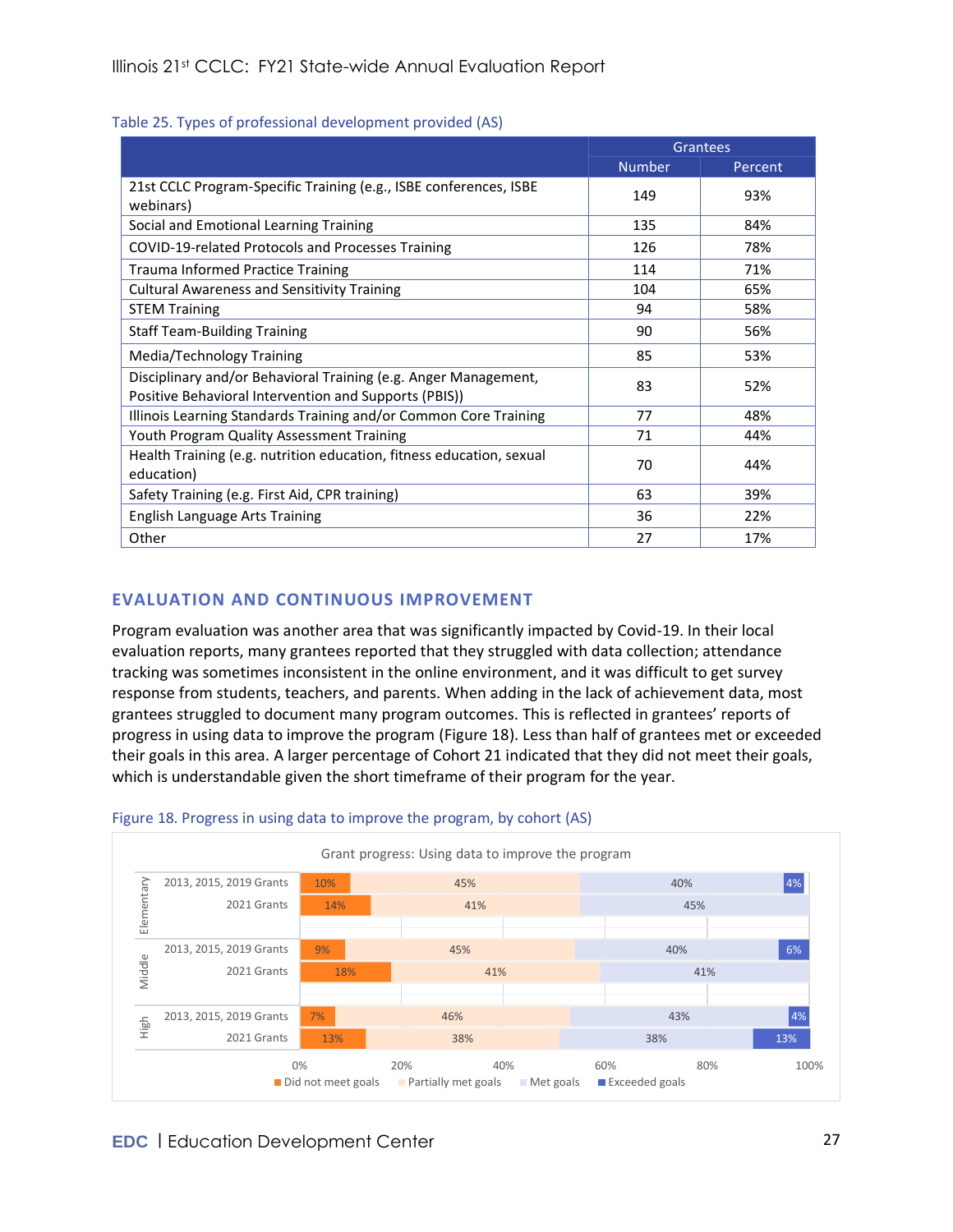### <span id="page-27-0"></span>**FUNDING AND SUSTAINABILITY**

As with evaluation, Cohort 21 grantees have made less progress with respect to identifying ways to sustain the program after the grant ends; most Cohort 21 grantees are just beginning to embark on this work. However, across cohorts, grantees are struggling to identify ways to sustain their programs. Only 25% of grantees in Cohorts 13, 15, and 19 reported that most or all of their critical program components are sustainable. Interestingly, half of Cohort 21 grantees report that most or all are sustainable.



#### Figure 20. Proportion of program components that grantees indicate are sustainable, by Cohort. (AS)

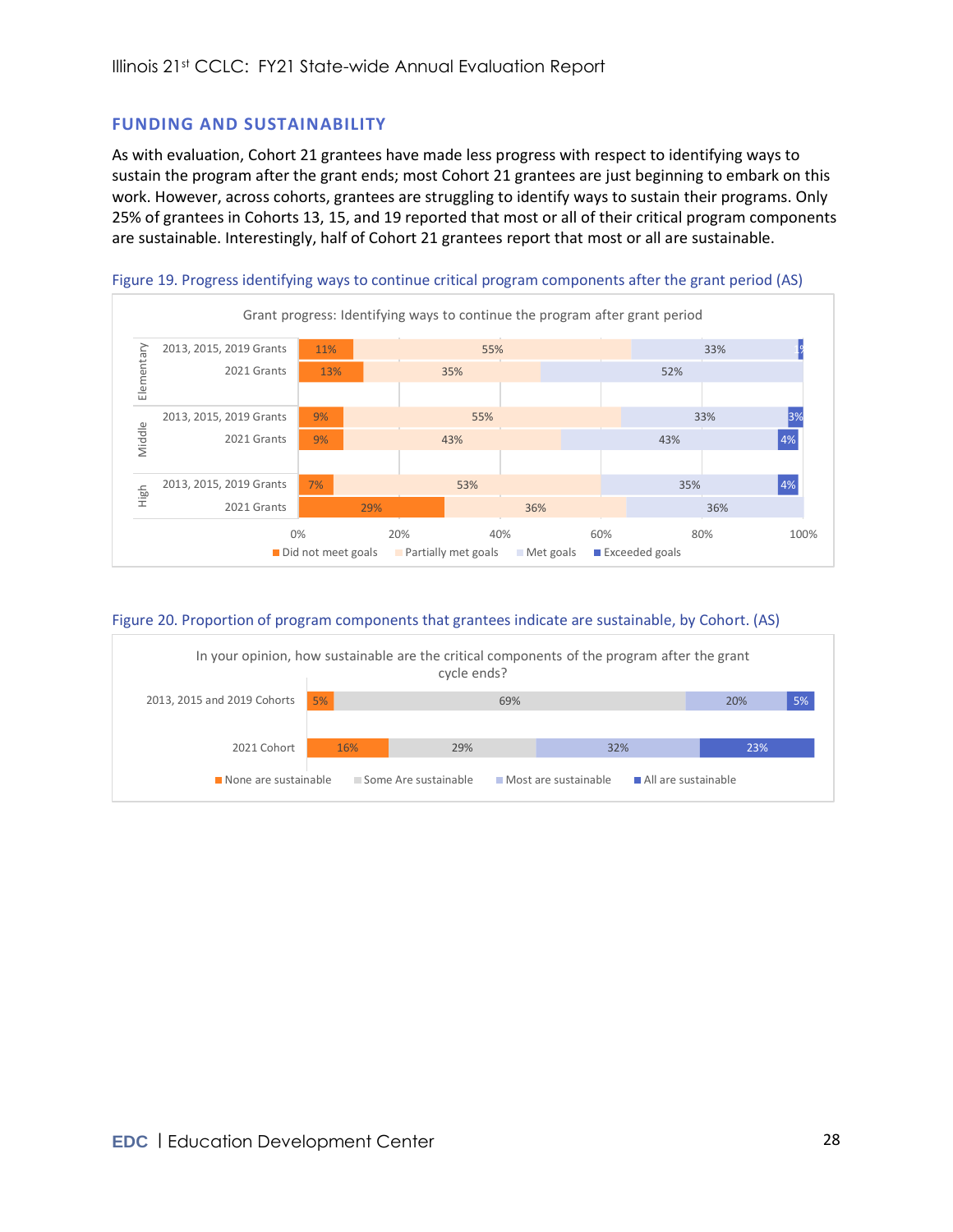## <span id="page-28-0"></span>**PROGRAM-REPORTED CHALLENGES & RECOMMENDATIONS**

#### <span id="page-28-1"></span>**BARRIERS TO IMPLEMENTATION**

Grantees confronted an ever-evolving set of challenges and barriers due to Covid-19. As reported above [\(Figure 10\)](#page-18-1), technology access was frequently a challenge as grants moved programming online. For the first time, difficulty in recruiting students was a top challenge for many grantees. This is clearly a product of Covid-19, as grantees described in their local evaluation reports the challenges in attracting students to the program in an online environment and in the overall atmosphere of uncertainty.

In addition to Covid-19, many of the challenges and barriers that have been reported in previous years persisted. Parent involvement and inconsistent attendance, top challenges in previous years, continued to be a common challenge this year. Other challenges offered by grantees included: staffing shortages due to illness/quarantine, Zoom fatigue, and learning how to operate the program online.

#### Table 26: Barriers to program implementation by age group (AS) [Shaded cells indicate top three barriers for each age group]

|                                                                                          | Elementary | Middle | <b>High</b> |
|------------------------------------------------------------------------------------------|------------|--------|-------------|
| Difficulty in recruiting students                                                        | 84%        | 90%    | 88%         |
| Inconsistent attendance of students                                                      | 80%        | 83%    | 79%         |
| Poor parent involvement in activities                                                    | 75%        | 79%    | 68%         |
| Competing responsibilities at home, such as the need to babysit<br>siblings              | 62%        | 88%    | 89%         |
| Competing responsibilities because student must work                                     | 20%        | 29%    | 86%         |
| Difficulty in maintaining/identifying partners                                           | 51%        | 51%    | 46%         |
| Too little time with students                                                            | 44%        | 44%    | 45%         |
| Poor cooperation from day teacher                                                        | 42%        | 40%    | 33%         |
| Difficulty in communicating with school                                                  | 39%        | 32%    | 27%         |
| Competing activities at school in which the students want to<br>participate              | 38%        | 57%    | 52%         |
| Poor cooperation from school in obtaining necessary information                          | 30%        | 28%    | 26%         |
| Other: Hiring staff remotely, Zoom fatigue among students and staff                      | 29%        | 27%    | 20%         |
| Difficulty in maintaining a safe environment for students when<br>coming/going from site | 25%        | 25%    | 32%         |
| Negative peer pressure and/or gangs influencing students                                 | 24%        | 30%    | 27%         |
| Difficulties in transporting students (cost, logistics)                                  | 21%        | 21%    | 21%         |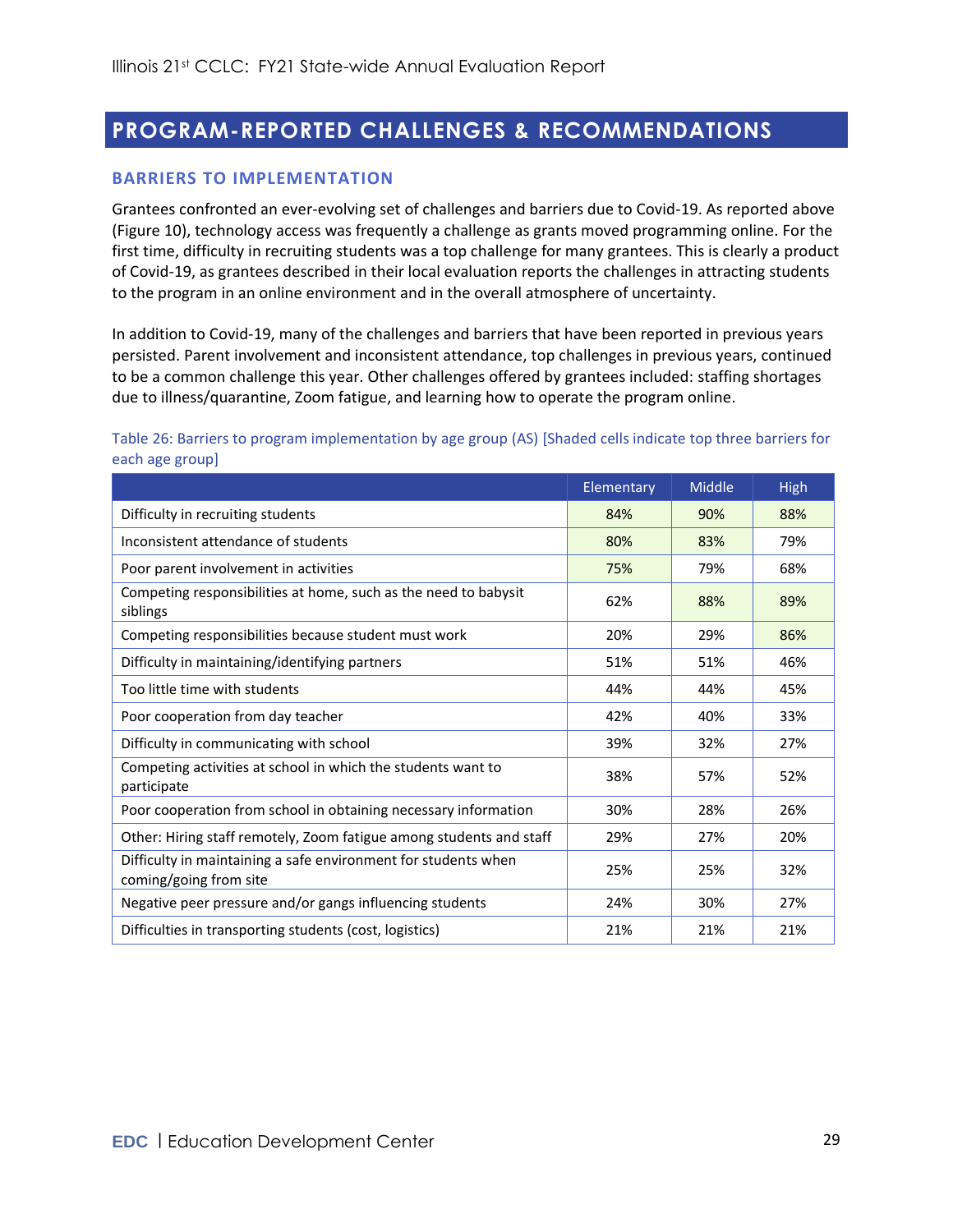### <span id="page-29-0"></span>**RECOMMENDATIONS FOR PROGRAM IMPROVEMENT**

The majority of grantees concluded their evaluation reports with recommendations for how to improve their programs in the next year. The nature of these recommendations was different than in previous years due to Covid-19. Many new issues came up due to the limitations the pandemic placed on grantees, and the recommendations reflected these new challenges.

The three most common areas of recommendations were to increase or improve parent involvement and programming, improve data collection and use, and improve student recruitment and retention, with at least half of the grantees including a recommendation in these areas. While these areas have been identified for improvement in previous years, the nature of the challenges were different this year. The barriers to family engagement, recruitment and retention, and data collection were largely a direct result of the pandemic. In addition, almost half of the grantees included a recommendation related to issues or changes to program activities, and again, this was often a recommendation that stemmed from the need to find new/alternative activities in the online or hybrid learning environment.

Given the extent to which recommendations were in response to Covid-19, the specific details for how grantees might respond are not included in this report. In FY22, grantees will be returning to a new normal, and re-shaping their programs as they return to in-person learning.

| Recommendation                                                                             |      | % of Grantees including this in local |                   |      |                   |
|--------------------------------------------------------------------------------------------|------|---------------------------------------|-------------------|------|-------------------|
|                                                                                            |      | evaluation report                     |                   |      |                   |
|                                                                                            | 2017 | 2018                                  | 2019              | 2020 | 2021              |
| Increase/improve parent/guardian/family programming and<br>involvement                     | 53%  | 63%                                   | 56%               | 56%  | 54%               |
| Increase/improve the use of data, data collection, and/or evaluation                       | 55%  | 50%                                   | 51%               | 46%  | 54%               |
| Address recruitment, attendance, and/or retention issues                                   | 43%  | 44%                                   | 51%               | 51%  | 51%               |
| Expand or alter the range of activities being offered                                      | 33%  | 29%                                   | 28%               | 48%  | 42%               |
| Increase/improve further staff training and professional development                       | 46%  | 39%                                   | 36%               | 36%  | 30%               |
| Increase/improve connection to school day and school day teachers<br>and/or administrators | 22%  | 23%                                   | 23%               | 27%  | 29%               |
| Increase/improve partnerships and/or community outreach<br>opportunities                   | 25%  | 17%                                   | 34%               | 25%  | 27%               |
| Address program sustainability                                                             |      | 42%                                   | 34%               | 34%  | 26%               |
| Increase/improve social emotional learning supports and activities                         | 27%  | 25%                                   | 18%               | 27%  | 22%               |
| Make adjustments to staffing composition or hire staff for specified<br>needs              | 17%  | 13%                                   | 15%               | 18%  | 20%               |
| Increase student engagement efforts                                                        |      | --                                    |                   | 20%  | 19%               |
| Increase/improve attention to and support for positive student<br>behavior                 | 4%   | 11%                                   | 9%                | 14%  | 9%                |
| Focus on staff team building efforts                                                       | $-$  | $\overline{\phantom{a}}$              | $\qquad \qquad -$ | 5%   | 6%                |
| Increase/improve support for core academics to align with standards                        | 7%   | 7%                                    | 9%                |      | $\qquad \qquad -$ |
| Make adjustments to program logistics (schedule, transportation,<br>space)                 | 5%   | 4%                                    | 4%                |      |                   |
| Provide (additional) youth development programming and<br>opportunities                    | 13%  | 14%                                   | 1%                |      |                   |

Table 27. Local evaluation report cited recommendations for program improvement (LER) [Shaded cells indicate top 4 recommendations for each year]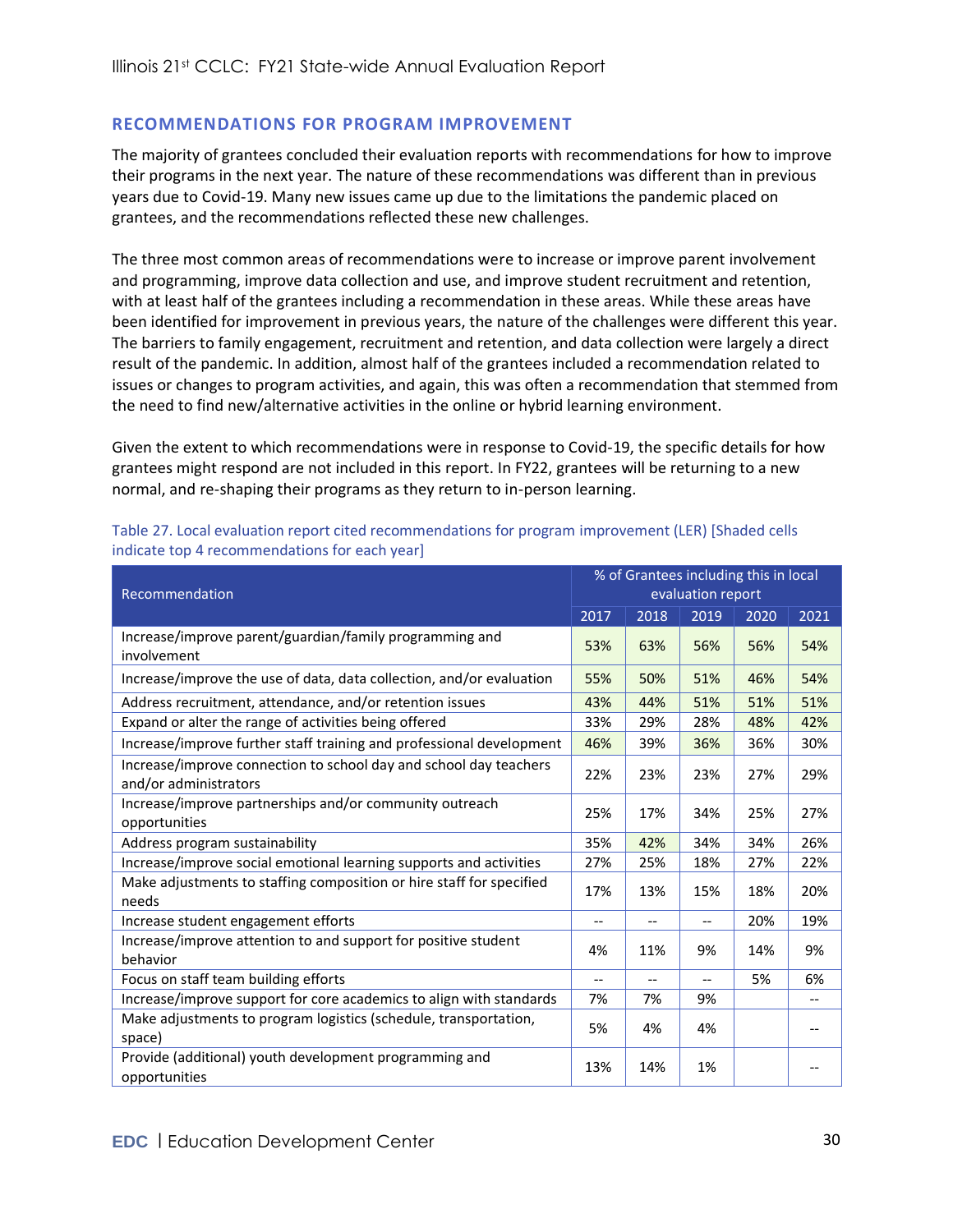## <span id="page-30-0"></span>**CONCLUSION**

In FY20, Covid-19 derailed 21<sup>st</sup> CCLC grantees with schools rapidly transitioning to remote learning from March through June 2020. Many grantees simply stopped programming in March 2020, while others worked to create online supports for their participants. FY21 continued the challenge of remote learning, with the additional challenges of constant pivots in response to changing conditions, as well as illness and quarantine among students, families, teachers, and staff. Grantees universally shared how hard this year was for everyone involved in education. One could argue that the existing statewide objectives, while important, were not the most valuable aspect of the 21<sup>st</sup> CCLC program this year. The value of the program came through as grantees shared stories of persisting with smaller groups of students, providing a sense of connection and support throughout the year.

**Objective #1: Participants in the program will demonstrate increased academic achievement.** Although there were no standardized test data available at the time of this report, teacher survey data indicate that the majority of regular program attendees (73% or more) improved with respect to indicators for academic achievement. While the number of regular program attendees as well as teacher survey responses decreased this year, the rates of improvement remain consistent with previous years.

**Objective #2: Participants will demonstrate an increased involvement in school activities and in participating in other subject areas such as technology, arts, music, theater, sports and other activities.** Even while transitioning to online and hybrid programs, grantees continued to offer a variety of engaging and enriching program activities to the students they served. Most grantees indicated that they included STEM and arts programming among their activities. While technology was used as a way to deliver programming, grantees continued to use technology in other ways, such as for media-making and coding activities. Some activities were difficult to implement due to the remote learning environment; some types of arts programs, service learning, and cultural activities were offered less often or had fewer participants than in previous years.

**Objective #3: Participants in the program will demonstrate social benefits and exhibit positive behavioral changes.** Nearly all grantees offered some form of SEL support or programming, and over two-thirds of grantees indicated that they provide prevention or behavior support programs such as violence prevention and mental health services. According to the teacher survey, 76-77% of regular program attendees improved with respect to behaving well in class. This is a greater percentage than last year. Based on the information provided in local evaluation reports, grantees saw themselves as critical support for students social-emotional and behavioral health during the pandemic, and many grantees described emphasizing this aspect of their program more than in previous years.

**Objective #4: The 21st CCLC programs will provide opportunities for the community to be involved and will increase family involvement of the participating children.** Grantees' efforts to support families were admirable over the course of the pandemic. Essentially all grantees reported moving family involvement activities to online or other socially-distanced venues (such as drive-thru activities). Grantees described new and creative ways of engaging families and maintaining communication with parents and guardians and they helped families navigate online learning and provided supplies and food. However, Covid-19 also had a negative impact on grantees' ability to provide parent programming and activities, as the number of family members that participated in activities was significantly lower than previous years. Grantees continued to report that lack of parent involvement as a significant barrier to achieving their program goals and identify parent programming and engagement as an area for program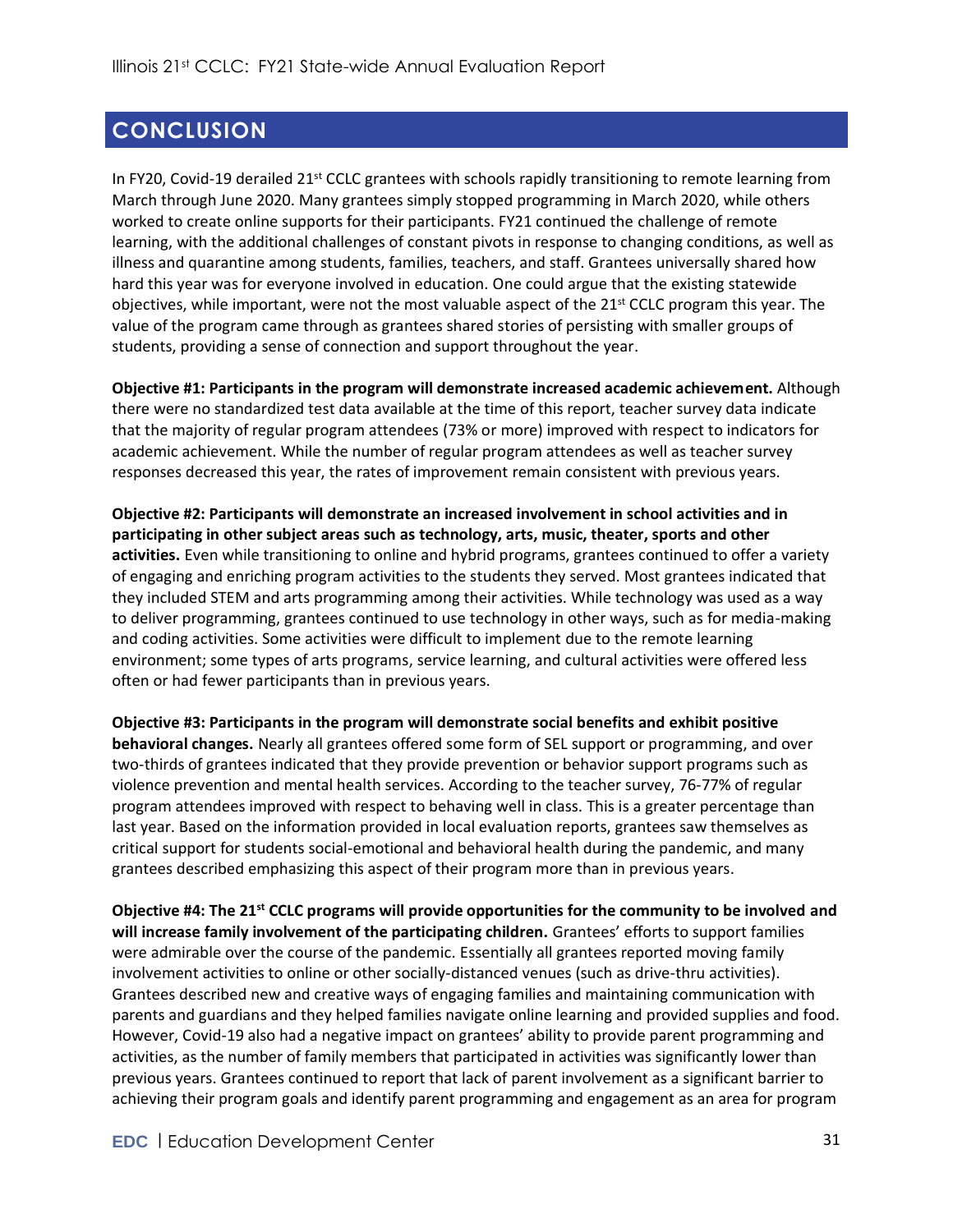improvement. Some grantees reported the need to essentially rebuild their family involvement work in the next year, while others were excited to continue the new strategies that they developed due to Covid-19.

**Objective #5: Programs will provide opportunities, with priority given to all students who are lowest performing and in the greatest need of academic assistance.** Grantees continue to target and serve students in the greatest need. Grantees report that they recruited students in need of academic and/or social emotional support. The majority of student participants qualified for free or reduced lunch.

**Objective #6: Professional development will be offered by the programs and ISBE to meet the needs of the program, staff, and students.** Grantees provided a wide variety of staff development activities to support their programs. Many grantees offered professional development directly in response to Covid-19, providing training on Covid-19 protocols as well as technology to support program implementation. Grantees also emphasis professional development on trauma-informed practices and other SEL supports for students. Grantees continue to rely on and utilize the professional development offered by ISBE and Illinois Quality Afterschool.

**Objective #7: Projects will create sustainability plans to continue the programs beyond the federal funding period.** Grantees continue to work toward program sustainability. As in previous years, progress is mixed and unclear. The progress that grantees reported making in this area was consistent with previous years, with 35-45% of grantees indicating that they met their goals in identifying ways to continue to program after the grant period. The majority of the grantees included in this report are operating under extensions, and therefore have been in operation for more than 5 years, and it will be important for these grants to focus on sustainability as their second grant period comes to an end.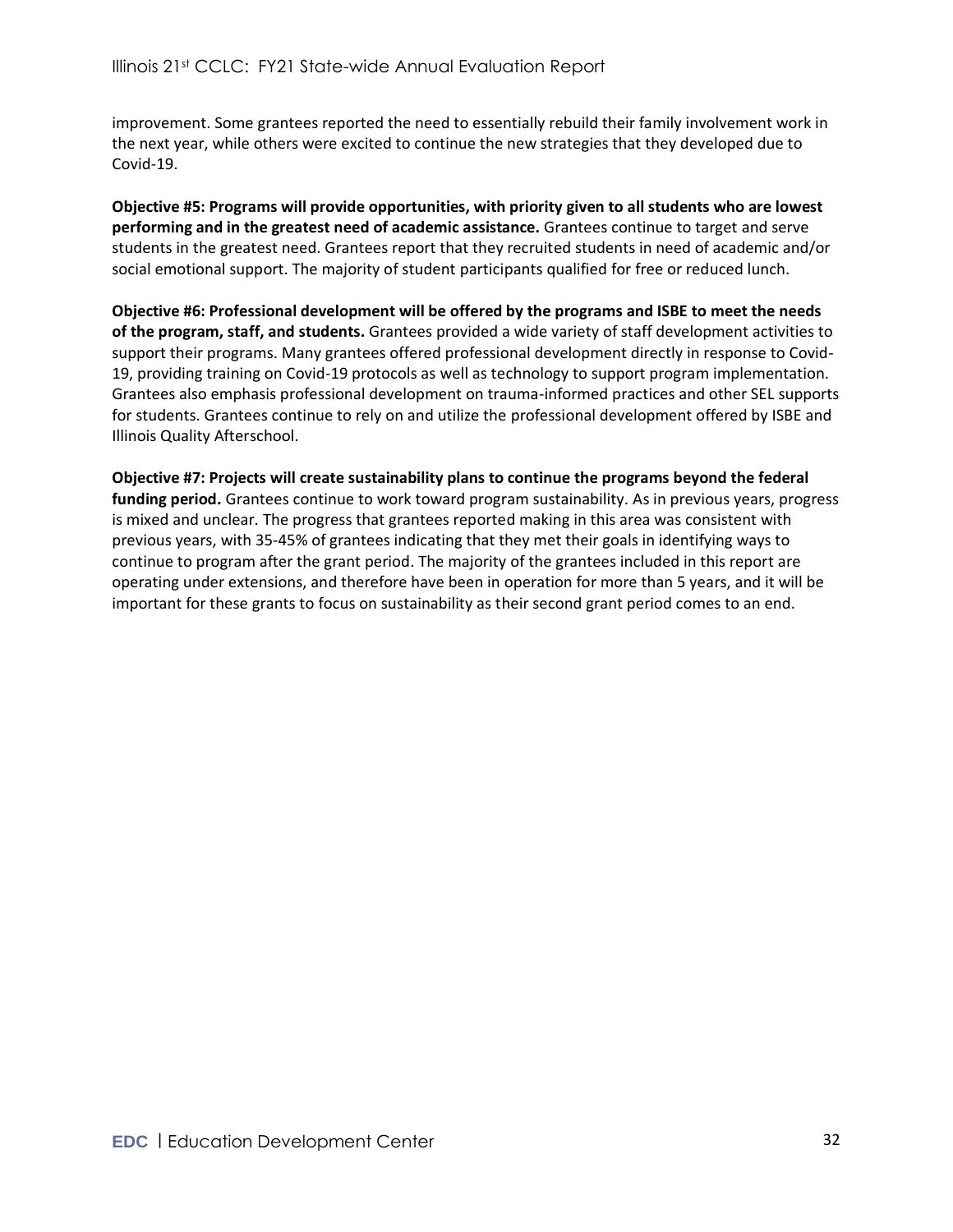## <span id="page-32-0"></span>**APPENDIX A: LOCAL EVALUATION REPORT SUMMARY**

ISBE requires all active grantees to submit an annual local evaluation report. The same report template has been used by the grantees since 2015 with minor updates to reflect changes in grant duration. For FY21, the template was modified to enable grantees to report on program modifications and impacts due to COVID-19. While grantees have been instructed to submit one report per grant, a few grantees either submitted one report for multiple grants or multiple reports (one report for site) for one grant. Local evaluation reports were submitted for all active grants, and 151 reports were reviewed for this summary<sup>3</sup>.

EDC reviewed all of the submitted reports<sup>4</sup>. EDC does not code the reports for the purpose of aggregating specific outcome findings; EDC relies on the annual survey as well as the IRC data warehouse to collect those data. Instead, the evaluation review focuses on the categories of data included the extent to which the evaluations addressed the statewide goals, and the recommendations for program improvement. EDC's review serves several functions: it allows EDC to quantify how grantees are evaluating their programs and what kinds of data they offer as evidence of their programs' success; it provides EDC with a deeper understanding of the progress, successes, and challenges of the grantees and enables EDC to identify trends across the state; and it provides EDC with data to inform future evaluations as well as technical assistance efforts.

Reports for FY21 (reporting on activities and data from July 2020 through June 2021) were received by ISBE from grantees in the 2013, 2015, 2019, and 2021 cohorts in November 2021. Most cohort 2021 grantees were only in operation for 3-4 months, and so their reports offer limited data on programming. For the other grant cohorts, the extent of evidence and data varied greatly, due to COVID-19. For example, the majority of grantees did not have testing data, and many also had limited access to grade data. Grantees also reported challenges in administering surveys to both teachers and parents. Given the challenges that all programs faced during FY21, and the great variation in data quality and availability, EDC is limited in making summary assessments based on the local evaluation reports.

### <span id="page-32-1"></span>**ANALYSIS AND SUMMARY**

The report template asks grantees to provide information on program implementation and progress toward each of the 7 statewide program objectives. It also asks grantees to describe their evaluation plan and data collection. Seventy-nine percent of grantees identified an external evaluator in their report.

The reports were reviewed and coded to gain a high-level understanding of grantees' progress toward meeting the statewide objectives. Reviewers noted whether information and data were provided to address each of the objectives, and if there were data, made a judgement as to whether those data provided evidence that progress was being made. Due to the Covid-19 pandemic, much of the data that grantees normally include in their reports were not available. Therefore, reviewers gave grantees the

<sup>&</sup>lt;sup>3</sup> The number of reports is not the same as the number of active grants because of these reporting issues.

<sup>4</sup> Three members of the evaluation team reviewed and coded reports. Reviewers coded three reports together, and then coded two additional reports separately which were then compared and cross-checked for consistency. The remaining reports were then divided among the reviewers; regular meetings during the coding process allowed reviewers to raise questions and ensure consistent coding across the complete set of reports.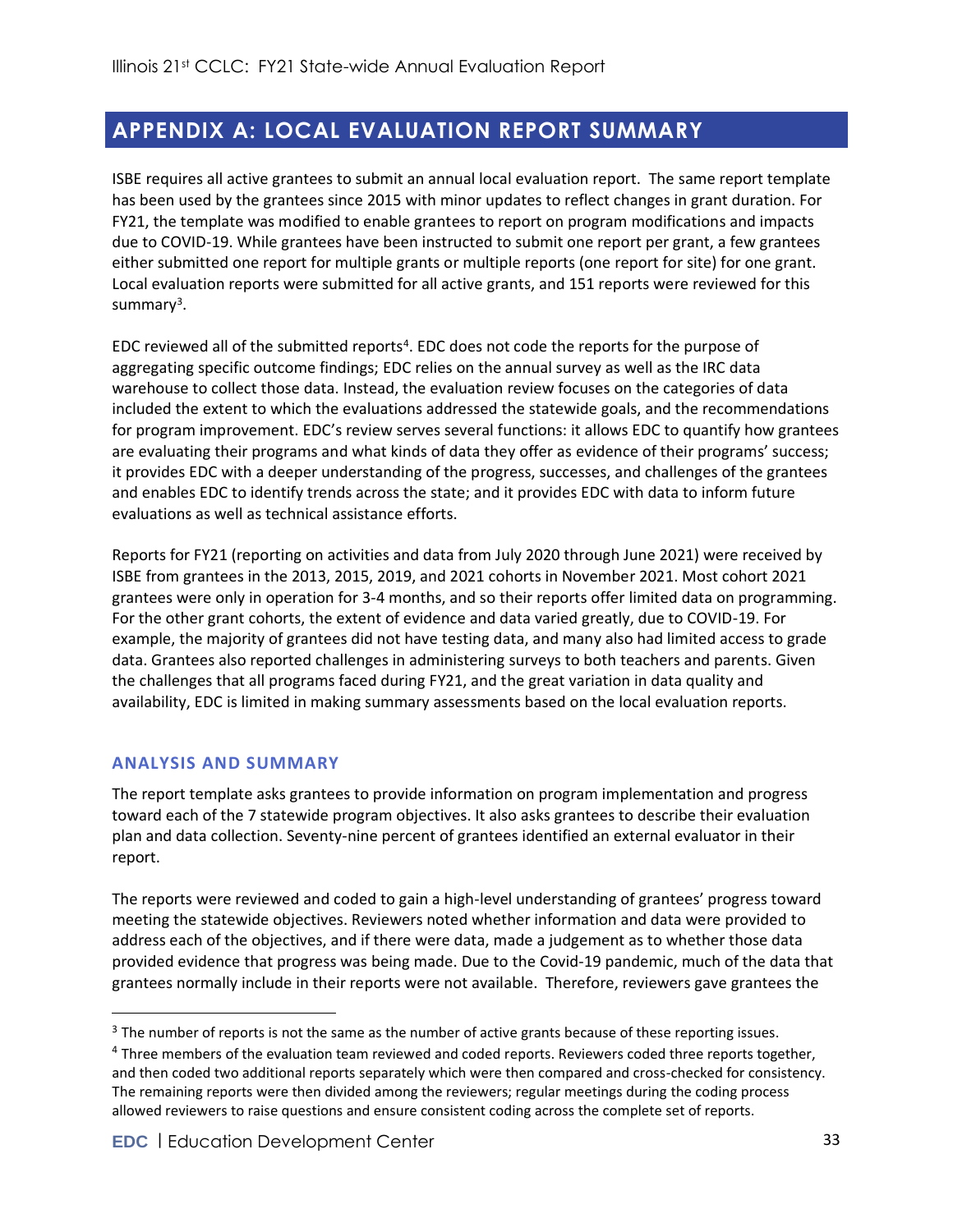benefit of the doubt when coding. That is, coders accounted for the fact that many data were not available and if grantees attempted to provide some form of evidence (even if it was anecdotal) that was acknowledged.

Cohort 13, 15, and 19 grantees were challenged to provide evidence related to academic achievement and positive behavior changes. These grantees also provided less evidence of their progress with respect to sustainability. In many reports, grantees described this being a lower priority this year as they juggled the challenges due to Covid-19.

Given that the Cohort 21 grantees were just starting in January 2021 and active for less than 6 months of the year, their reports were analyzed separately. Many of the Cohort 21 reports described getting their programs staffed and running and were just beginning to implement evaluation activities.

| <b>Statewide Objective</b>                                                     | <b>Not reported</b> | <b>Reported</b><br>progress<br>with no<br>evidence | <b>Reported</b><br>progress<br>with<br>inconclusive<br>evidence | <b>Reported</b><br>progress<br>with<br>evidence |
|--------------------------------------------------------------------------------|---------------------|----------------------------------------------------|-----------------------------------------------------------------|-------------------------------------------------|
| 1. Participants in the program will                                            |                     |                                                    |                                                                 |                                                 |
| demonstrate increased academic                                                 | 14%                 | 8%                                                 | 14%                                                             | 64%                                             |
| achievement                                                                    |                     |                                                    |                                                                 |                                                 |
| 2. Participants will demonstrate an increased                                  |                     |                                                    |                                                                 |                                                 |
| involvement in school activities and in                                        |                     |                                                    |                                                                 |                                                 |
| participating in other subject areas such as                                   | 13%                 | 4%                                                 | 8%                                                              | 75%                                             |
| technology, arts, music, theater, sports<br>and other activities.              |                     |                                                    |                                                                 |                                                 |
|                                                                                |                     |                                                    |                                                                 |                                                 |
| 3. Participants in the program will<br>demonstrate social benefits and exhibit | 14%                 | 6%                                                 | 15%                                                             | 65%                                             |
| positive behavioral changes                                                    |                     |                                                    |                                                                 |                                                 |
| 4. The 21st CCLC programs will provide                                         |                     |                                                    |                                                                 |                                                 |
| opportunities for the community to be                                          |                     |                                                    |                                                                 |                                                 |
| involved and will increase family                                              | 14%                 | 3%                                                 | 9%                                                              | 74%                                             |
| involvement of the participating children.                                     |                     |                                                    |                                                                 |                                                 |
| 5. Programs will provide opportunities, with                                   |                     |                                                    |                                                                 |                                                 |
| priority given to all students who are                                         |                     |                                                    |                                                                 |                                                 |
| lowest performing and in the greatest                                          | 13%                 | 3%                                                 | 4%                                                              | 80%                                             |
| need of academic assistance.                                                   |                     |                                                    |                                                                 |                                                 |
| 6. Professional development will be offered                                    |                     |                                                    |                                                                 |                                                 |
| by the programs and ISBE to meet the                                           | 12%                 | 0%                                                 | 6%                                                              | 82%                                             |
| needs of the program, staff, and students.                                     |                     |                                                    |                                                                 |                                                 |
| 7. Projects will create sustainability plans to                                |                     |                                                    |                                                                 |                                                 |
| continue the programs beyond the federal                                       | 14%                 | 1%                                                 | 19%                                                             | 66%                                             |
| funding period.                                                                |                     |                                                    |                                                                 |                                                 |

Table A1: Grantee reports on statewide objectives for Cohorts 13, 15, and 19. (N=129)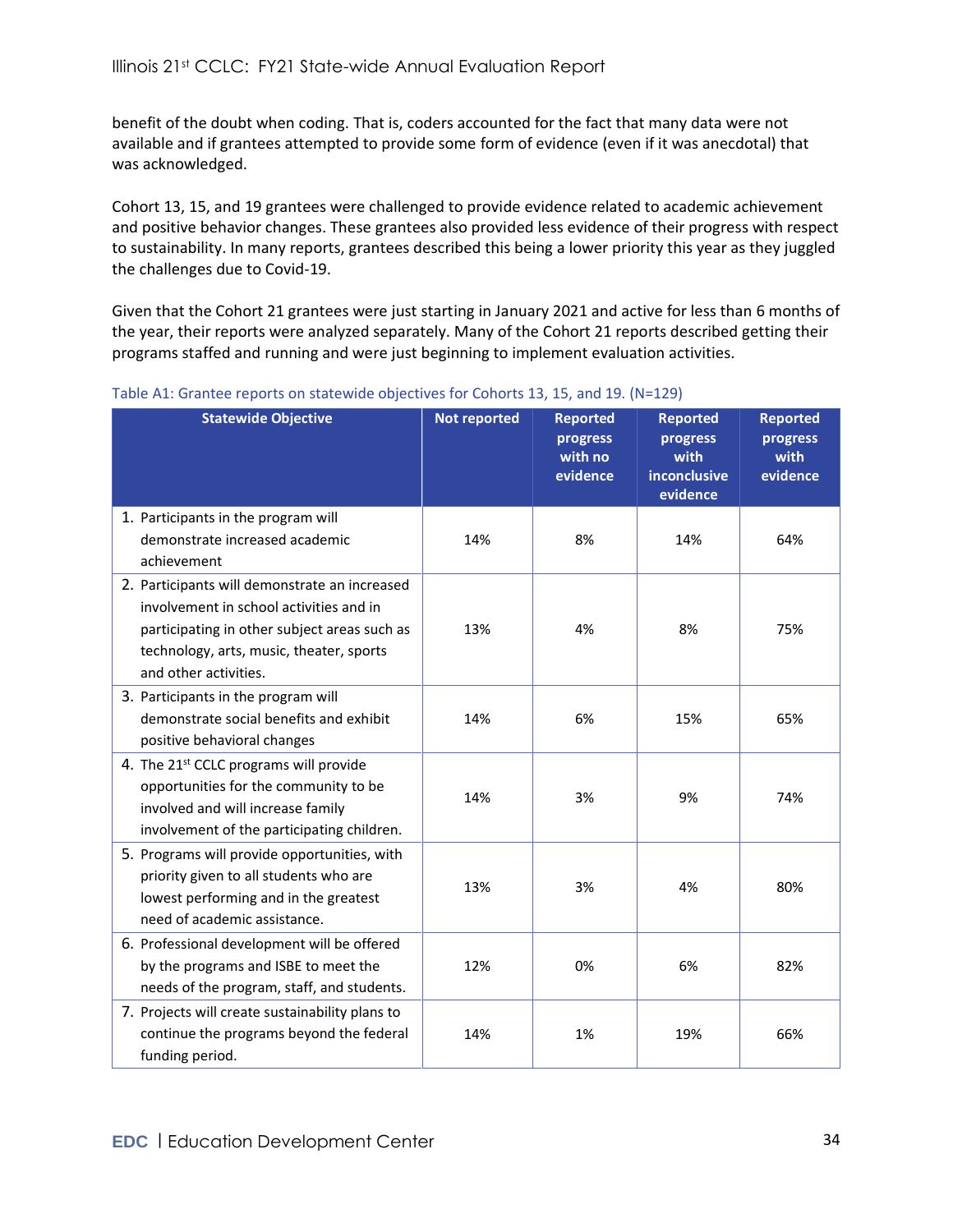| <b>Statewide Objective</b>                                                                                                                                                                                    | <b>Not reported</b> | <b>Reported</b><br>progress<br>with no<br>evidence | <b>Reported</b><br>progress<br>with<br>inconclusive<br>evidence | <b>Reported</b><br>progress<br>with<br>evidence |
|---------------------------------------------------------------------------------------------------------------------------------------------------------------------------------------------------------------|---------------------|----------------------------------------------------|-----------------------------------------------------------------|-------------------------------------------------|
| 1. Participants in the program will<br>demonstrate increased academic<br>achievement                                                                                                                          | 9%                  | 9%                                                 | 26%                                                             | 56%                                             |
| 2. Participants will demonstrate an increased<br>involvement in school activities and in<br>participating in other subject areas such as<br>technology, arts, music, theater, sports<br>and other activities. | 6%                  | 3%                                                 | 25%                                                             | 66%                                             |
| 3. Participants in the program will<br>demonstrate social benefits and exhibit<br>positive behavioral changes                                                                                                 | 6%                  | 6%                                                 | 34%                                                             | 54%                                             |
| 4. The 21st CCLC programs will provide<br>opportunities for the community to be<br>involved and will increase family<br>involvement of the participating children.                                            | 6%                  | 9%                                                 | 43%                                                             | 42%                                             |
| 5. Programs will provide opportunities, with<br>priority given to all students who are<br>lowest performing and in the greatest<br>need of academic assistance.                                               | 9%                  | 3%                                                 | 10%                                                             | 78%                                             |
| 6. Professional development will be offered<br>by the programs and ISBE to meet the<br>needs of the program, staff, and students.                                                                             | 6%                  | 0%                                                 | 16%                                                             | 78%                                             |
| 7. Projects will create sustainability plans to<br>continue the programs beyond the federal<br>funding period.                                                                                                | 6%                  | 9%                                                 | 16%                                                             | 69%                                             |

#### Table A2: Grantee reports on statewide objectives for Cohort 21 (N=32)

#### <span id="page-34-0"></span>*Implementation Data*

As noted above, grantees have been using the same template for many years and the majority use the template and provide implementation data accordingly. The implementation data in the template includes enrollment and attendance, student demographics, hours of operation, staffing and staff development, and family programming. The vast majority of grantees – 90% – used the report template and provided these data.

When completing the report template, grantees varied in the extent to which they included data on family programming. More than half of grantees (66%) provided some description and account of family activities, while 51% of grantees provided participation data for their family programs. Even though parent and family engagement has consistently been a challenge for 21<sup>st</sup> CCLC grantees, the pandemic made it even more difficult for grantees to offer family engagement activities. Most activities were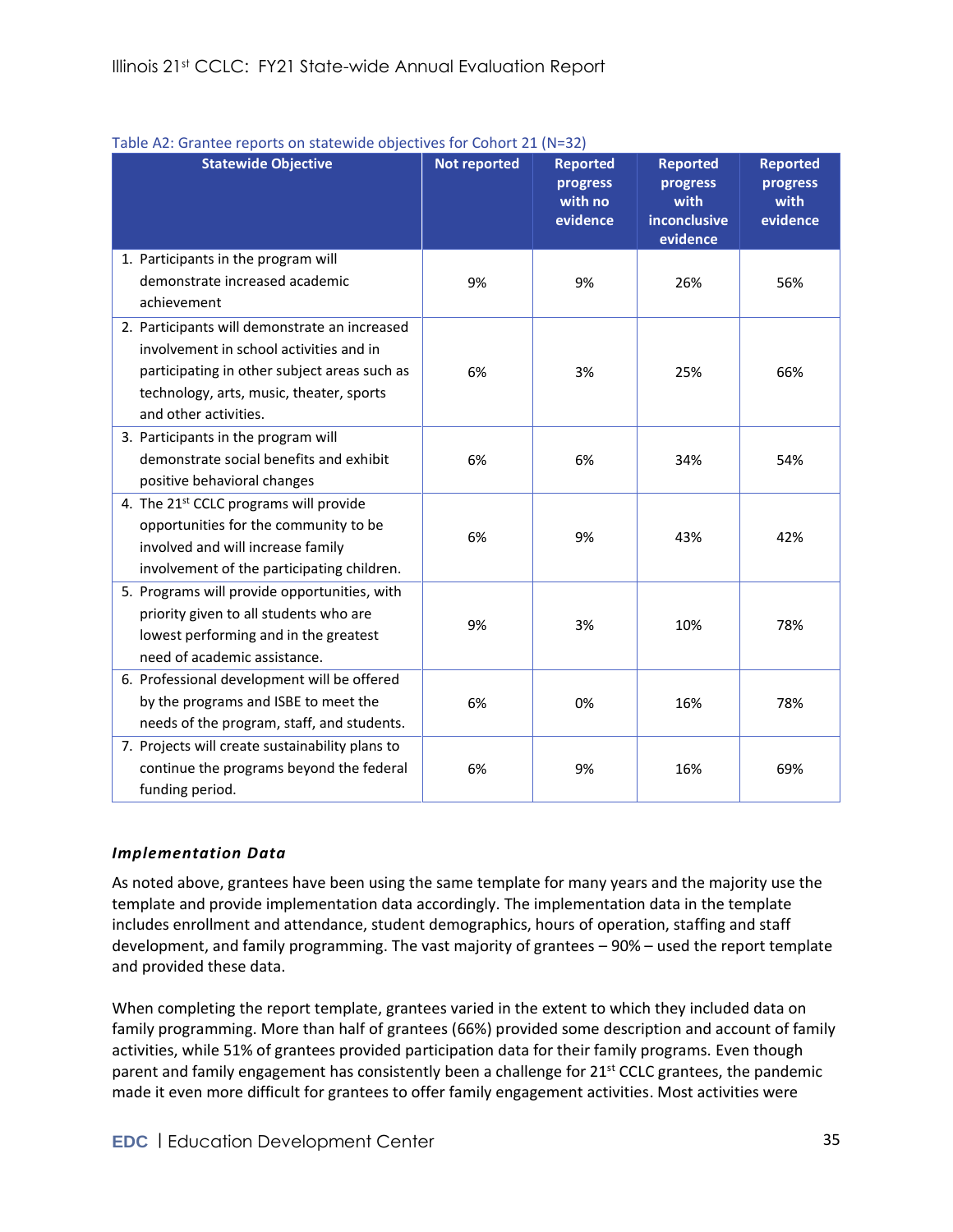virtual or in a hybrid format; a small number of grantees were able to offer some in-person family engagement activities.

Descriptions of family programming indicated that grantees were not able to provide the quantity and/or type of activities as they hoped. Some were able to offer virtual workshops and classes. For example, activities centered around social events such as family cooking nights, virtual movie nights, or virtual game nights. Many programs provided kits for parents to take home to do activities with their children. Some grantees also reported that they provided online skill-building and/or education related activities which consisted of financial literacy, resume workshops, and GED/ESL classes.

### <span id="page-35-0"></span>*Outcome Data*

Collecting outcome data—and particularly data on student academic achievement—was a huge challenge for many grantees this year. One of the main data points that grantees use to determine progress with respect to student academic achievement is standardized test scores. Due to the Covid-19 pandemic, standardized state assessments were either not administered, or if administered, not yet available at the time of reporting. The SAT is now used as the standardized test for high school students and students were given a choice as to whether they wanted to take the assessment. Only 7% of grantees provided SAT data and only 19% provided IAR data. The most frequently used assessment outside of the SAT and IAR was NWEA's MAP interim assessment. About half of grantees used grades to measure and report on progress. However, many grantees also indicated that due to Covid-19 and the continuation of remote or hybrid learning, grading systems were unreliable. In some cases, some grantees (14%) provided data on alternative standardized assessment.

As a result, the APR Teacher Survey continues to be the most frequently utilized source of outcome data in FY21 local evaluation reports. This survey asks each regular participant's school day teacher to indicate positive and negative changes in behavior and achievement; 71% of grantees included findings based on these data in their reports.

Despite Covid-19, many grantees were still able to utilize surveys of youth and parents as part of their evaluation, with 52% conducting youth surveys and 49% parent surveys. The use of parent surveys decreased from the 70% of reports that included them in FY20. Some grantees stated that although they were able to administer the parent survey, the return rate was low. Grantees attributed this to the shift from in-person surveys to online administration. Grantees noted that unreliable access to technology at home made it challenging for many parents to fill out the survey.

Finally, a small proportion of grantees provided other outcome data, including indicators such as disciplinary rates, grade promotion/retention rates, and graduation rates.

| <b>Outcome data</b>           | <b>Grantees</b> |                |  |  |
|-------------------------------|-----------------|----------------|--|--|
|                               | <b>Number</b>   | <b>Percent</b> |  |  |
| Teacher APR survey            | 115             | 71%            |  |  |
| Youth participant survey      | 85              | 52%            |  |  |
| Student grades/grade changes  | 85              | 52%            |  |  |
| Parent survey                 | 79              | 49%            |  |  |
| IAR/PARCC scores              | 31              | 19%            |  |  |
| Other assessment/outcome data | 23              | 14%            |  |  |

#### Table A4: Types of outcome data reported (N=161)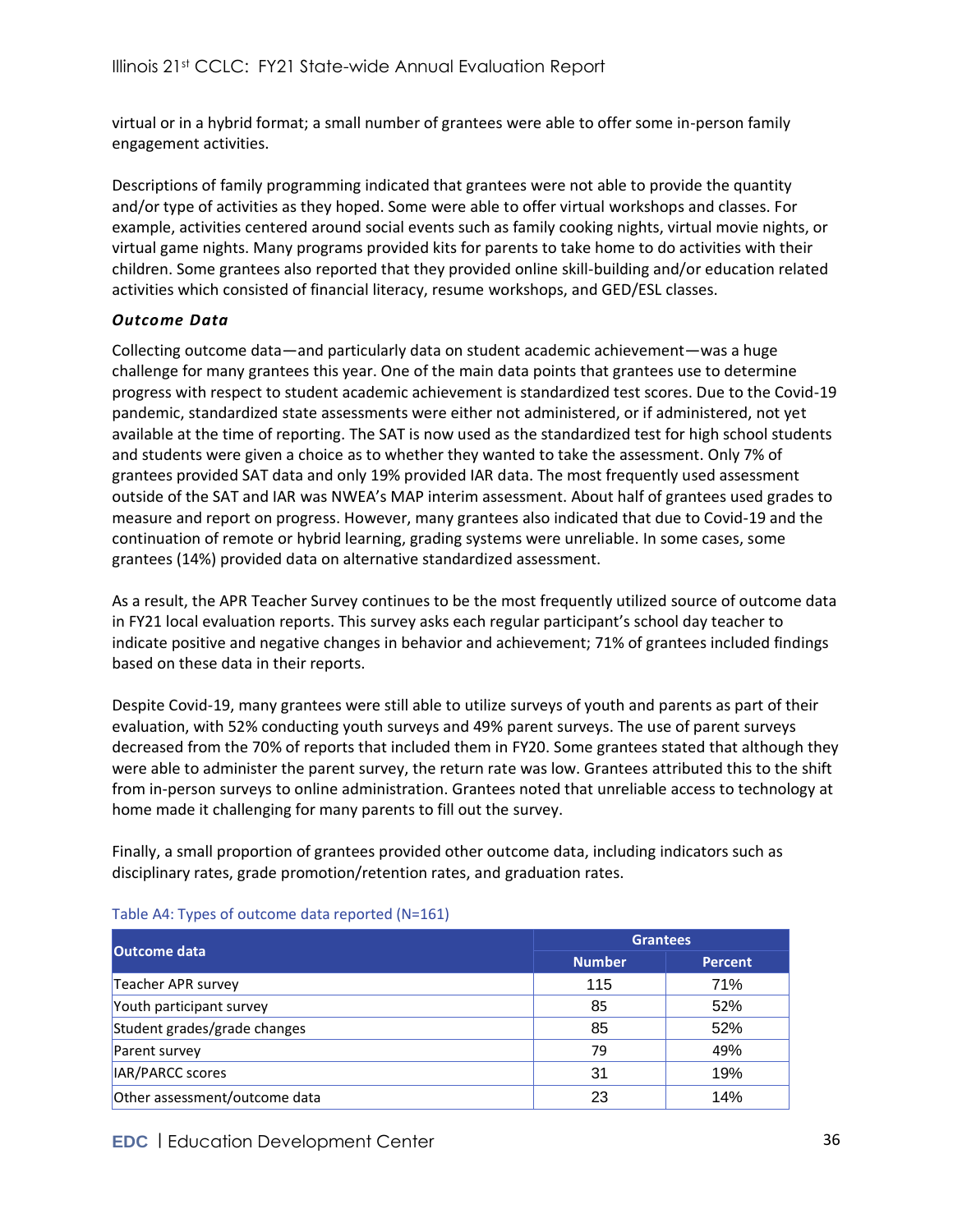*Youth participant surveys:* As indicated above, more than half (52%) of grantees included data from student surveys, contributing to findings with respect to one or more program outcomes/statewide objectives:

- Quality and satisfaction with respect to programming and activities. Example: Coming here has helped me become involved in more school activities or try new things; When I'm at the afterschool program I learn new things.
- Quality and satisfaction with respect to environment, other students, and staff. Example: Kids treat each other with respect at this afterschool program; Is there an adult here who helps you when you have a problem?; Coming here has helped me to make new friends.
- **EXELG** Self-report on changes in behavior, attitudes, and achievement. Example: Coming here has helped me to do better in school; Due to my participation in the afterschool program it has helped me be more involved in school activities.

*Parent surveys:* About half of the evaluation reports (49%) included data from parent surveys contributing to findings with respect to one or more program outcomes/statewide objectives:

- Parent perception of changes in their child's behavior, attitudes, and skills. Example: Because of participating in the [afterschool program], my child cares more about school.
- Quality and satisfaction with respect to programming and activities for their child. Example: My child enjoys the afterschool program. Example: Since attending the program, my child has improved his/her grades in school.
- **•** Quality and satisfaction with respect to programming and activities for parents and families. Example: The family activities offered by [afterschool program] are fun and/or informative.
- Parent engagement in their child's education. Example: I feel comfortable assisting my child with their homework.
- Parent engagement at home. Example: I do activities at home with my child.
- Suggestions for improving offerings provided to parents and families.

### <span id="page-36-0"></span>**REPORTED RECOMMENDATIONS**

The majority of grantees (84%) concluded their evaluation reports with recommendations for how to improve the program in the next year. The nature of these recommendations shifted due to Covid-19. Many new issues came up due to the limitations the pandemic placed on grantees, and the recommendations reflected the many challenges grantees faced related to Covid-19. The three most common areas of recommendations were to increase or improve parent involvement and programming, improve data collection and use, and improve student recruitment and retention and, with at least half of the grantees including a recommendation in these areas (54%, 54% and 51% respectively). While these areas have been identified for improvement in previous years, the descriptions of the specific challenges were different this year. The barriers to family engagement, recruitment and retention, and data collection were largely a direct result of the pandemic. In addition, almost half (42%) of the grantees included a recommendation related to issues or changes to program activities. This was often a recommendation that stemmed from the need to find new/alternative activities in the online or hybrid learning environment.

Given the extent to which the pandemic influenced and informed the program recommendations included in the local evaluation reports, the specific details for recommendations are not included in this summary. In FY22, grantees will be returning to a new normal, and re-shaping their programs as they return to in-person learning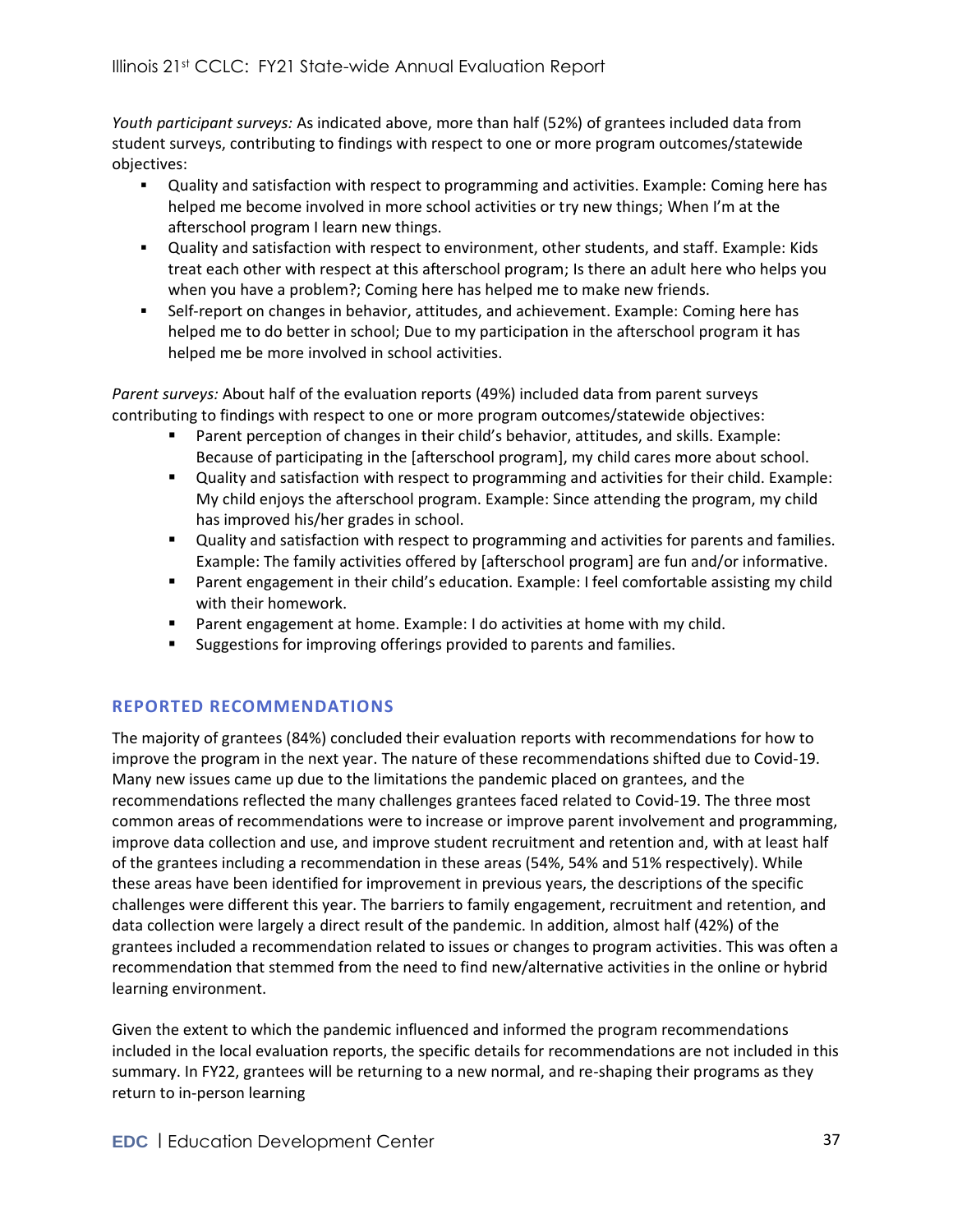#### Table A5: Recommendations (N=161)

| <b>Recommendation</b>                                                                                          |               | <b>Grantees</b> |
|----------------------------------------------------------------------------------------------------------------|---------------|-----------------|
|                                                                                                                | <b>Number</b> | <b>Percent</b>  |
| Improve/increase parent and family Involvement and programming                                                 | 88            | 54%             |
| Improve/increase data collection, data use, and/or evaluation                                                  | 88            | 54%             |
| Address recruitment, attendance, and/or retention issues                                                       | 83            | 51%             |
| Expand or alter the range of program offerings and activities                                                  | 68            | 42%             |
| Increase staff professional development or provide professional development to address<br>a particular need    | 49            | 30%             |
| Increase/improve the connection between program and program staff and school day<br>activities and/or teachers | 48            | 29%             |
| Increase/improve partnerships and/or community outreach efforts                                                | 45            | 27%             |
| Address program sustainability                                                                                 | 43            | 26%             |
| Increase/Improve social-emotional program components                                                           | 36            | 22%             |
| Adjust staff composition, hire staff, or address other issues through program staffing<br>strategy             | 32            | 20%             |
| Increase student engagement efforts                                                                            | 31            | 19%             |
| Address Issues of student behavior in programs                                                                 | 14            | 9%              |
| Focus on staff team building efforts                                                                           | 9             | 6%              |
| No recommendations offered                                                                                     | 26            | 16%             |

### <span id="page-37-0"></span>**CONCLUSION**

This was a very hard year for grantees. Grantees had to deal with the pandemic over the course of the whole year, which brought on many challenges. The local evaluation reports included many examples of resilience and persistence, even as they did not provide the data or evidence of progress toward program objectives included in previous years. Although it was a challenging year, grantees continued to provide—to as much extent as possible—quality programming to both students and parents. Eightyeight percent of grantees provided evidence of progress for at least one of the statewide objectives, and about 30% provided evidence of progress for all 7 objectives.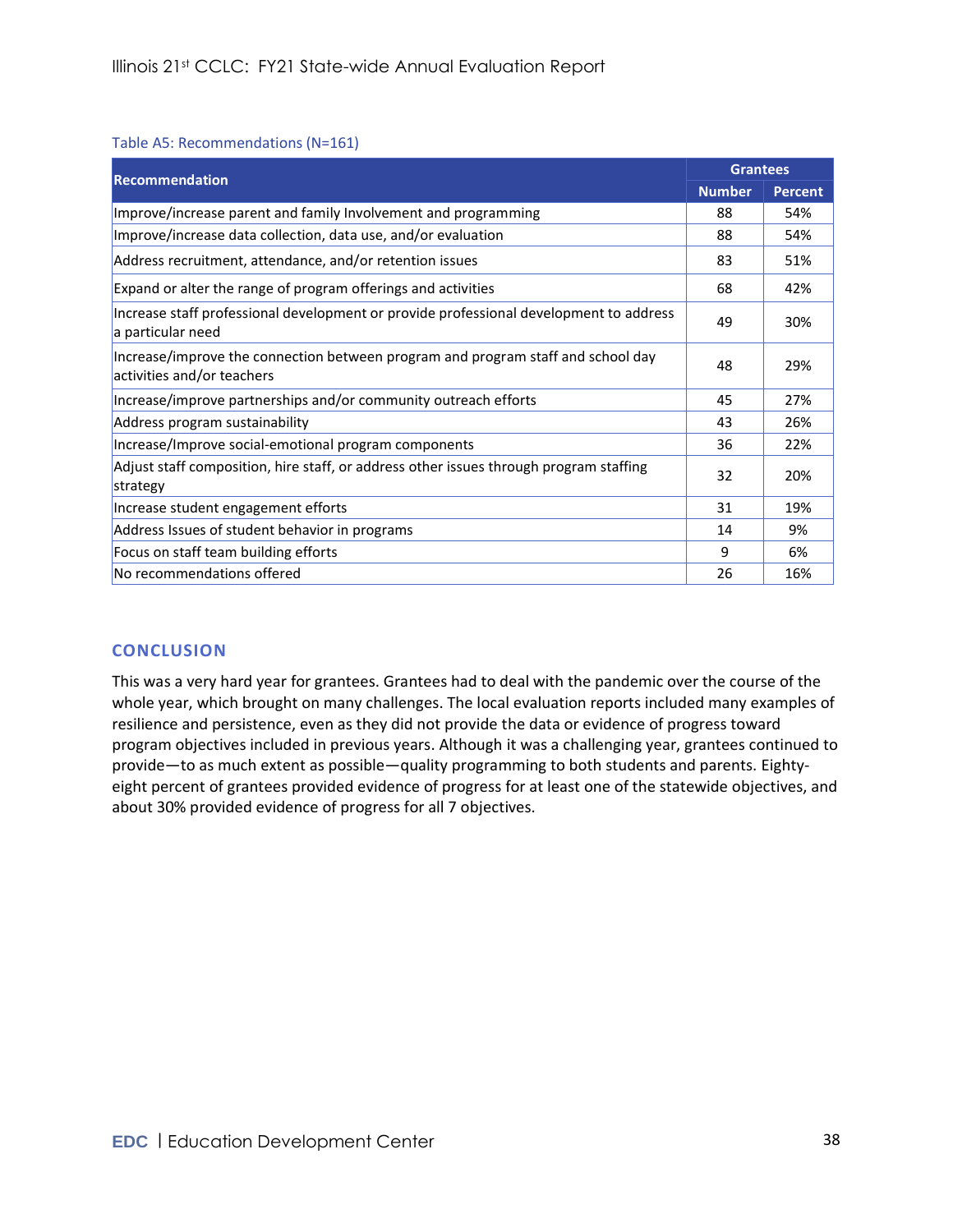## **APPENDIX B: TEACHER SURVEY DATA**

Teachers of regular attendees (attending 30+ days) are expected to complete the federal teacher survey for each student. A summary of those surveys is included in the table below,

### **Grantees submitted teacher survey data by site; grantees provided data for 171 sites serving Elementary students.**

<span id="page-38-0"></span>

| <b>Elementary Students</b>      |              |             |             |             |           |                |                |                |       |
|---------------------------------|--------------|-------------|-------------|-------------|-----------|----------------|----------------|----------------|-------|
|                                 | Did not need | Significant | Moderate    | Slight      | <b>No</b> | Slight         | Moderate       | Significant    | Total |
|                                 | to improve   | Improvement | Improvement | Improvement | Change    | <b>Decline</b> | <b>Decline</b> | <b>Decline</b> |       |
| Turning in his/her homework     | 1030         | 692         | 574         | 598         | 546       | 87             | 27             | 28             | 3582  |
| on time                         |              |             |             |             |           |                |                |                |       |
| Completing homework to the      | 1083         | 711         | 1439        | 664         | 499       | 99             | 24             | 33             | 4552  |
| teacher's satisfaction          |              |             |             |             |           |                |                |                |       |
| Participating in class          | 1017         | 690         | 1524        | 669         | 522       | 79             | 20             | 26             | 4547  |
| Volunteering (e.g. for extra    | 920          | 559         | 706         | 568         | 790       | 56             | 33             | 31             | 3663  |
| credit or more responsibilities |              |             |             |             |           |                |                |                |       |
| Attending class regularly       | 1378         | 561         | 439         | 459         | 561       | 98             | 27             | 25             | 3548  |
| Being attentive in class        | 894          | 609         | 627         | 668         | 550       | 123            | 46             | 22             | 3539  |
| Behaving well in class          | 1407         | 500         | 1215        | 535         | 568       | 96             | 16             | 28             | 4365  |
| Academic performance            | 687          | 703         | 758         | 748         | 469       | 112            | 36             | 33             | 3546  |
| Coming to school motivated      | 914          | 631         | 592         | 656         | 625       | 95             | 33             | 23             | 3569  |
| to learn                        |              |             |             |             |           |                |                |                |       |
| Getting along well with other   | 1341         | 525         | 434         | 506         | 602       | 79             | 27             | 6              | 3520  |
| students                        |              |             |             |             |           |                |                |                |       |

#### Table B1: Teacher survey data for elementary students (AS)